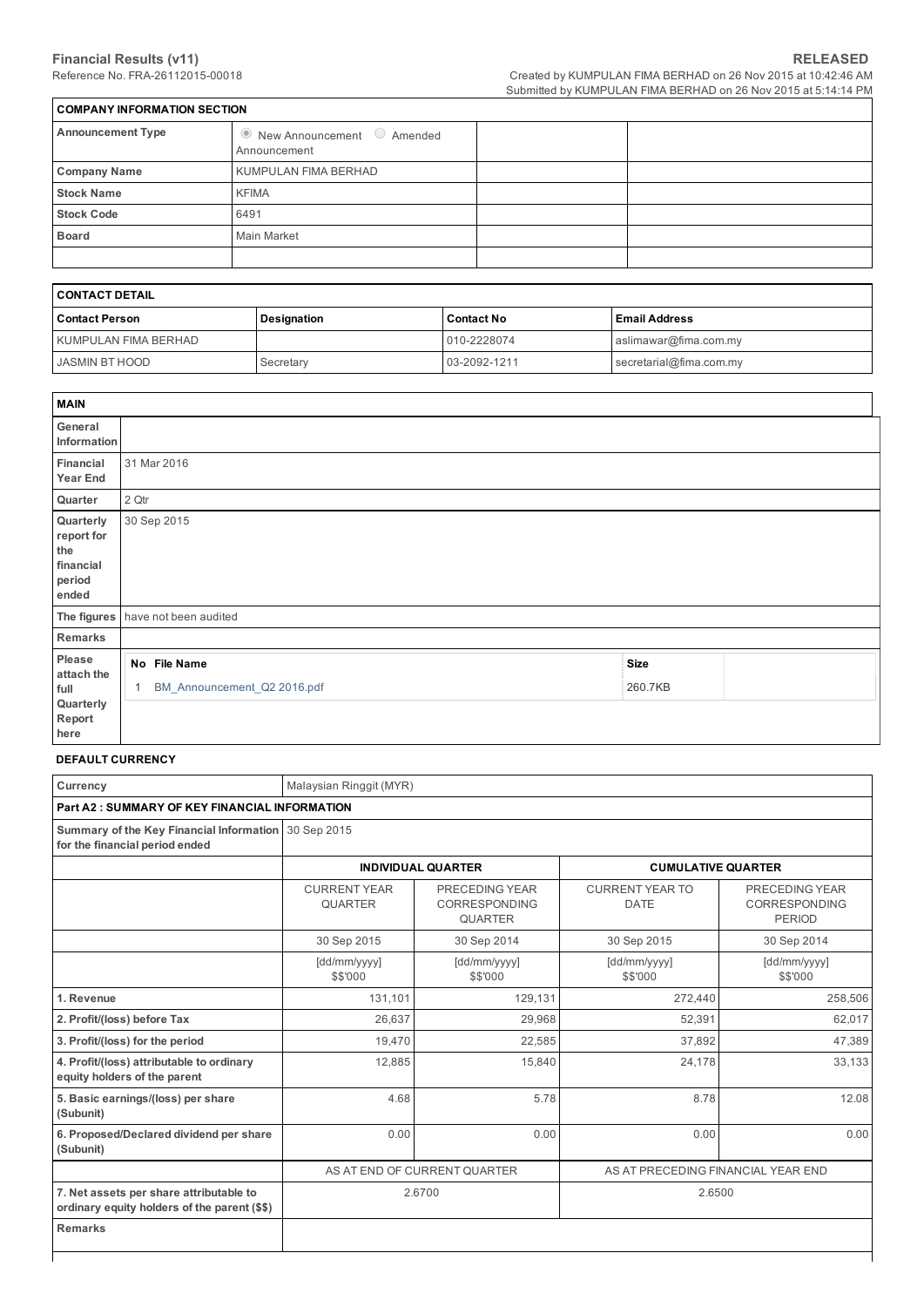In a currency system, there is usually a main unit (base) and subunit that is a fraction amount of the main unit. Example for the subunit as follows:

| Country               | Base unit      | Subunit |
|-----------------------|----------------|---------|
| <b>Malaysia</b>       | <b>Ringgit</b> | ⊦Sen    |
| <b>United States</b>  | <b>Dollar</b>  | Cent    |
| <b>United Kingdom</b> | Pound          | Pence   |

| Part A3: ADDITIONAL INFORMATION (This Information is for Exchange's Internal Use only) |                                                                                                                                                                                                         |                                                          |                                       |                                                         |  |
|----------------------------------------------------------------------------------------|---------------------------------------------------------------------------------------------------------------------------------------------------------------------------------------------------------|----------------------------------------------------------|---------------------------------------|---------------------------------------------------------|--|
|                                                                                        |                                                                                                                                                                                                         | <b>INDIVIDUAL QUARTER</b>                                | <b>CUMULATIVE QUARTER</b>             |                                                         |  |
|                                                                                        | <b>CURRENT YEAR</b><br><b>QUARTER</b>                                                                                                                                                                   | PRECEDING YEAR<br><b>CORRESPONDING</b><br><b>QUARTER</b> | <b>CURRENT YEAR TO</b><br><b>DATE</b> | PRECEDING YEAR<br><b>CORRESPONDING</b><br><b>PERIOD</b> |  |
|                                                                                        | 30 Sep 2015                                                                                                                                                                                             | 30 Sep 2014                                              | 30 Sep 2015                           | 30 Sep 2014                                             |  |
|                                                                                        | [dd/mm/yyyy]<br>\$\$'000                                                                                                                                                                                | [dd/mm/yyyy]<br>\$\$'000                                 | [dd/mm/yyyy]<br>\$\$'000              | [dd/mm/yyyy]<br>\$\$'000                                |  |
| 1. Gross interest income                                                               | 1,554                                                                                                                                                                                                   | 2,757                                                    | 2,730                                 | 3,976                                                   |  |
| 2. Gross interest expense                                                              |                                                                                                                                                                                                         |                                                          | $\mathbf 0$                           | $\Omega$                                                |  |
| <b>Remarks</b>                                                                         | For individual quarter RM'000<br>(i) as at $30/09/2015$ : (100)<br>(ii) as at $30/09/2014$ : (53)<br>For cumulative quarter RM'000<br>(i) as at $30/09/2015$ : (191)<br>(ii) as at $30/09/2014$ : (110) |                                                          |                                       |                                                         |  |

# OTHER CURRENCY

| <b>Other Currency</b>                                                                                                                                    |                                                                                         |                                                  |                           |                                                   |                                             |                                       |                                                  |  |  |
|----------------------------------------------------------------------------------------------------------------------------------------------------------|-----------------------------------------------------------------------------------------|--------------------------------------------------|---------------------------|---------------------------------------------------|---------------------------------------------|---------------------------------------|--------------------------------------------------|--|--|
| Part A2 : SUMMARY OF KEY FINANCIAL INFORMATION                                                                                                           |                                                                                         |                                                  |                           |                                                   |                                             |                                       |                                                  |  |  |
| Summary of the Key Financial Information<br>for the financial period ended                                                                               |                                                                                         | 30 Sep 2015                                      |                           |                                                   |                                             |                                       |                                                  |  |  |
|                                                                                                                                                          |                                                                                         |                                                  | <b>INDIVIDUAL QUARTER</b> |                                                   |                                             | <b>CUMULATIVE QUARTER</b>             |                                                  |  |  |
|                                                                                                                                                          |                                                                                         | <b>CURRENT YEAR</b><br><b>QUARTER</b>            |                           |                                                   | PRECEDING YEAR<br>CORRESPONDING<br>QUARTER  | <b>CURRENT YEAR TO</b><br><b>DATE</b> | PRECEDING YEAR<br>CORRESPONDING<br><b>PERIOD</b> |  |  |
|                                                                                                                                                          |                                                                                         | [dd/mm/yyyy]<br>\$\$'000                         |                           |                                                   | [dd/mm/yyyy]<br>\$\$'000                    | [dd/mm/yyyy]<br>\$\$'000              | [dd/mm/yyyy]<br>\$\$'000                         |  |  |
| 1. Revenue                                                                                                                                               |                                                                                         |                                                  |                           |                                                   |                                             |                                       |                                                  |  |  |
| 2. Profit/(loss) before Tax                                                                                                                              |                                                                                         |                                                  |                           |                                                   |                                             |                                       |                                                  |  |  |
| 3. Profit/(loss) for the period                                                                                                                          |                                                                                         |                                                  |                           |                                                   |                                             |                                       |                                                  |  |  |
| 4. Profit/(loss) attributable to ordinary<br>equity holders of the parent                                                                                |                                                                                         |                                                  |                           |                                                   |                                             |                                       |                                                  |  |  |
| 5. Basic earnings/(loss) per share<br>(Subunit)                                                                                                          |                                                                                         |                                                  |                           |                                                   |                                             |                                       |                                                  |  |  |
| 6. Proposed/Declared dividend per share<br>(Subunit)                                                                                                     |                                                                                         |                                                  |                           |                                                   |                                             |                                       |                                                  |  |  |
|                                                                                                                                                          |                                                                                         | AS AT END OF CURRENT QUARTER                     |                           | AS AT PRECEDING FINANCIAL YEAR END                |                                             |                                       |                                                  |  |  |
| 7. Net assets per share attributable to<br>ordinary equity holders of the parent (\$\$)                                                                  |                                                                                         |                                                  |                           |                                                   |                                             |                                       |                                                  |  |  |
| <b>Remarks</b>                                                                                                                                           |                                                                                         |                                                  |                           |                                                   |                                             |                                       |                                                  |  |  |
| In a currency system, there is usually a main unit (base) and subunit that is a fraction amount of the main unit.<br>Example for the subunit as follows: |                                                                                         |                                                  |                           |                                                   |                                             |                                       |                                                  |  |  |
| Country                                                                                                                                                  | <b>Base unit</b>                                                                        |                                                  | <b>Subunit</b>            |                                                   |                                             |                                       |                                                  |  |  |
| <b>Malaysia</b><br><b>United States</b>                                                                                                                  | Ringgit<br>Dollar                                                                       |                                                  | Sen                       |                                                   |                                             |                                       |                                                  |  |  |
| <b>United Kingdom</b>                                                                                                                                    | Pound                                                                                   |                                                  | Cent<br>Pence             |                                                   |                                             |                                       |                                                  |  |  |
|                                                                                                                                                          | Part A3 : ADDITIONAL INFORMATION (This Information is for Exchange's Internal Use only) |                                                  |                           |                                                   |                                             |                                       |                                                  |  |  |
|                                                                                                                                                          |                                                                                         |                                                  |                           |                                                   |                                             |                                       |                                                  |  |  |
|                                                                                                                                                          |                                                                                         | <b>INDIVIDUAL QUARTER</b><br><b>CURRENT YEAR</b> |                           | <b>CURRENT YEAR TO</b>                            | <b>CUMULATIVE QUARTER</b><br>PRECEDING YEAR |                                       |                                                  |  |  |
|                                                                                                                                                          |                                                                                         | <b>QUARTER</b>                                   |                           | PRECEDING YEAR<br>CORRESPONDING<br><b>QUARTER</b> |                                             | <b>DATE</b>                           | CORRESPONDING<br><b>PERIOD</b>                   |  |  |
|                                                                                                                                                          |                                                                                         | [dd/mm/yyyy]<br>\$\$'000                         |                           |                                                   | [dd/mm/yyyy]<br>\$\$'000                    | [dd/mm/yyyy]<br>\$\$'000              | [dd/mm/yyyy]<br>\$\$'000                         |  |  |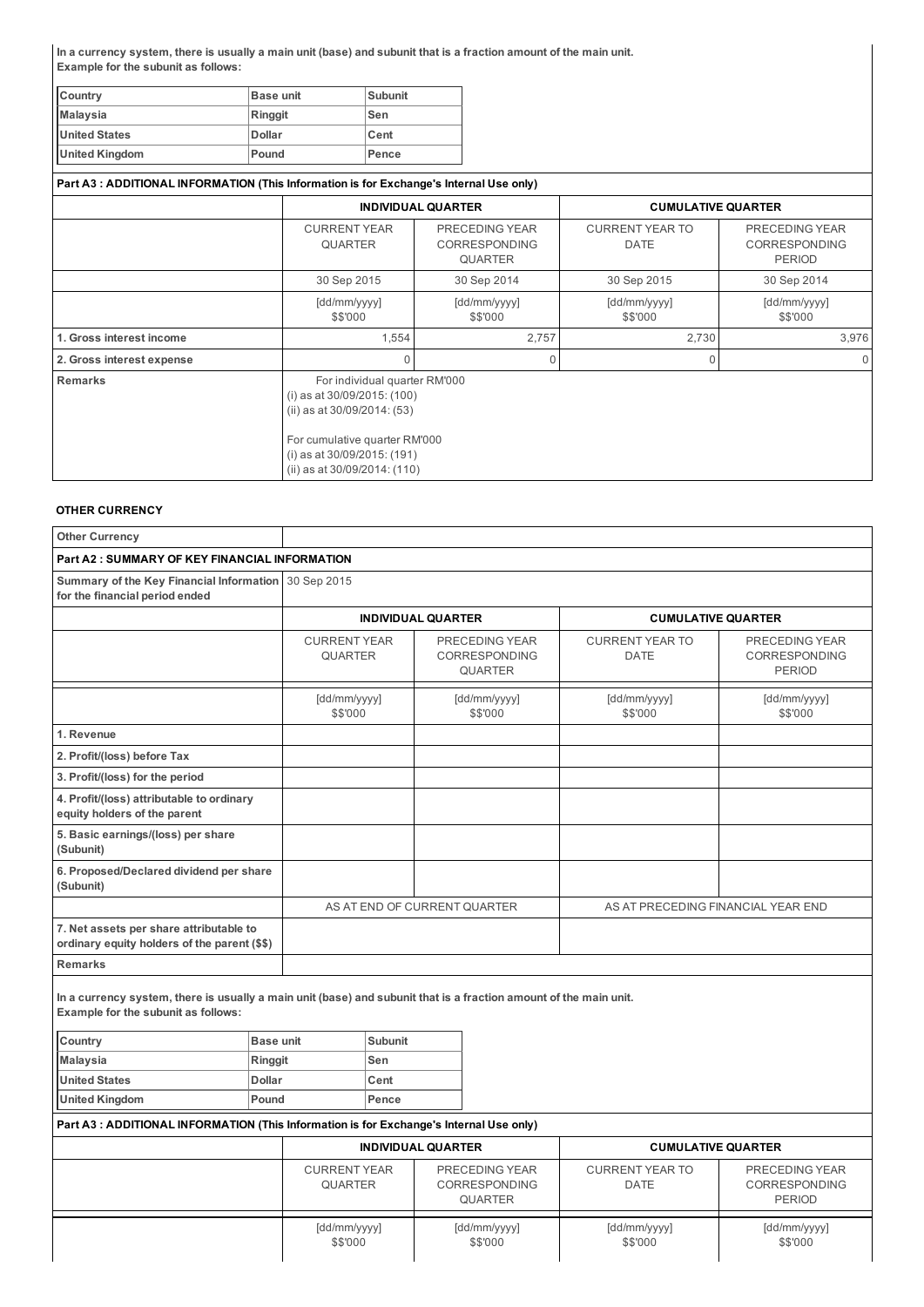| 1. Gross interest income  |  |  |
|---------------------------|--|--|
| 2. Gross interest expense |  |  |
| Remarks                   |  |  |

Copyright © 2015 Bursa Malaysia Berhad 6.12.0. All rights reserved. Terms & Conditions of Use, Disclaimer and Linking Policy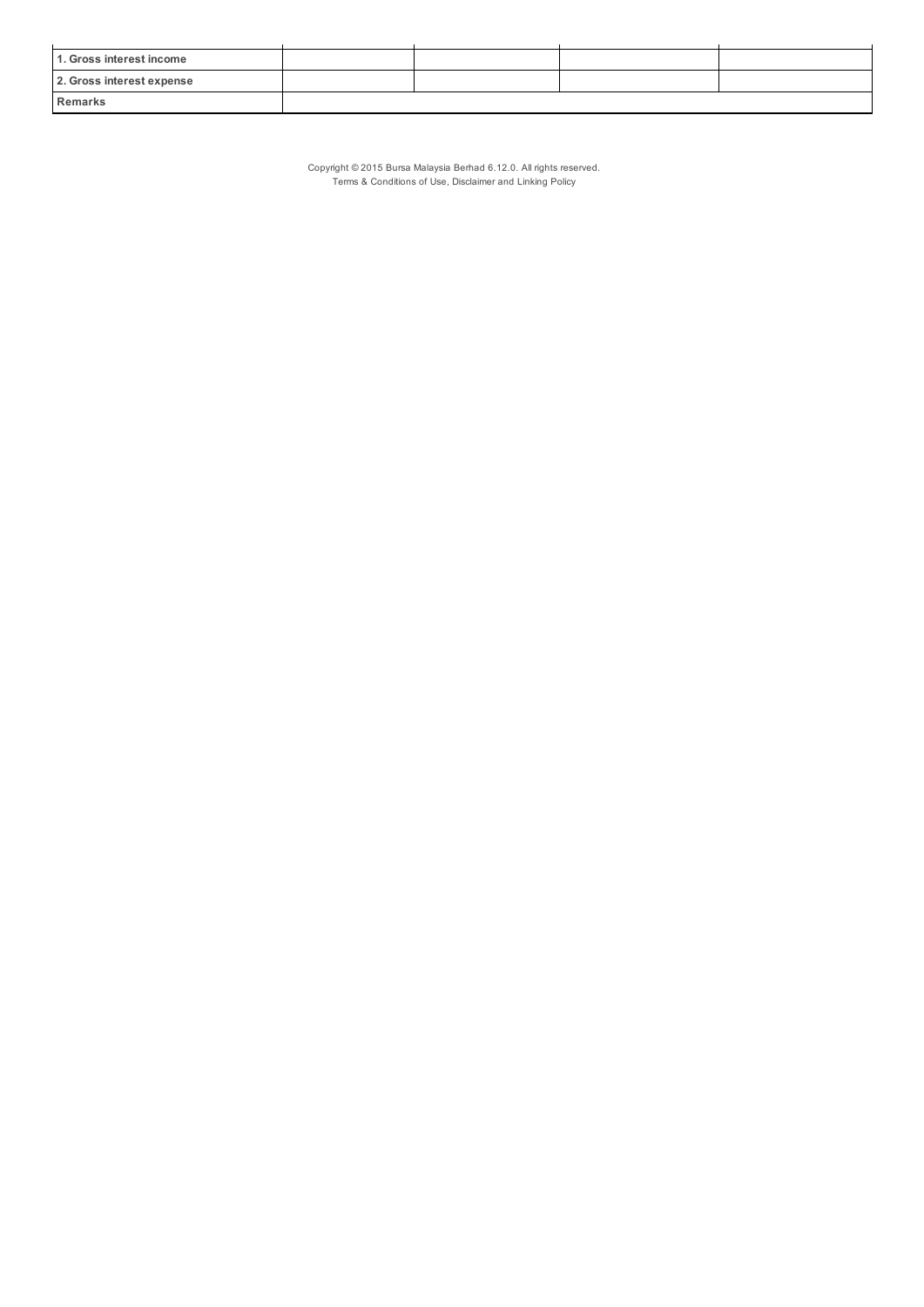(Company No.:11817-V) (Incorporated in Malaysia)

# **Condensed Consolidated Statement of Comprehensive Income For the Second Quarter Ended 30 September 2015 Except as disclosed otherwise, the figures have not been audited**

|                                                                                                                                       |                          | <b>Individual Quarter</b> |                           | <b>Cumulative Quarter</b>  |                            |  |
|---------------------------------------------------------------------------------------------------------------------------------------|--------------------------|---------------------------|---------------------------|----------------------------|----------------------------|--|
|                                                                                                                                       |                          | Current                   | <b>Preceding Year</b>     |                            | Current Preceding Year     |  |
|                                                                                                                                       |                          | Year                      | Corresponding             | Year                       | Corresponding              |  |
|                                                                                                                                       |                          | Quarter                   | Quarter                   | To Date                    | Period                     |  |
|                                                                                                                                       | Note                     | 30-09-2015                | 30-09-2014                | 30-09-2015                 | 30-09-2014                 |  |
|                                                                                                                                       |                          | <b>RM'000</b>             | <b>RM'000</b>             | <b>RM'000</b>              | <b>RM'000</b>              |  |
| Revenue                                                                                                                               | A <sub>9</sub>           | 131,101                   | 129,131                   | 272,440                    | 258,506                    |  |
| Cost of sales                                                                                                                         |                          | (80,096)                  | (76, 588)                 | (172, 327)                 | (156,759)                  |  |
| <b>Gross profit</b>                                                                                                                   |                          | 51,005                    | 52,543                    | 100,113                    | 101,747                    |  |
| Other income                                                                                                                          |                          | 5,072                     | 4,149                     | 6,385                      | 10,010                     |  |
| Administrative expenses                                                                                                               |                          | (20, 969)                 | (16, 453)                 | (37, 610)                  | (31, 890)                  |  |
| Selling and marketing expenses                                                                                                        |                          | (1, 914)                  | (1,826)                   | (3, 401)                   | (3, 552)                   |  |
| Other expenses                                                                                                                        |                          | (6, 825)                  | (9, 515)                  | (13, 444)                  | (15, 128)                  |  |
|                                                                                                                                       |                          | (29, 708)                 | (27, 794)                 | (54, 455)                  | (50, 570)                  |  |
| Finance cost<br>Share of profit of associates                                                                                         |                          | (100)<br>368              | (53)<br>1,123             | (191)<br>539               | (110)<br>940               |  |
| <b>Profit before taxation</b>                                                                                                         | A9/A10                   | 26,637                    | 29,968                    | 52,391                     | 62,017                     |  |
| Income tax expense                                                                                                                    | B <sub>5</sub>           | (7, 167)                  | (7, 383)                  | (14, 499)                  | (14, 628)                  |  |
| Profit net of tax for the period                                                                                                      |                          | 19,470                    | 22,585                    | 37,892                     | 47,389                     |  |
| Other comprehensive income<br>Foreign currency translation differences<br>for foreign operations<br><b>Total comprehensive income</b> |                          | 10,608                    | (363)                     | 5,645                      | (315)                      |  |
| for the period                                                                                                                        |                          | 30,078                    | 22,222                    | 43,537                     | 47,074                     |  |
| Profit attributable to:<br>Owners of the parent<br>Non-controlling interests<br>Profit net of tax for the period                      |                          | 12,885<br>6,585<br>19,470 | 15,840<br>6,745<br>22,585 | 24,178<br>13,714<br>37,892 | 33,133<br>14,256<br>47,389 |  |
|                                                                                                                                       |                          |                           |                           |                            |                            |  |
| <b>Total comprehensive income</b><br>attributable to :<br>Owners of the parent<br>Non-controlling interests                           |                          | 23,753<br>6,325           | 15,935<br>6,287           | 30,083<br>13,454           | 34,032<br>13,042           |  |
| <b>Total comprehensive income</b><br>for the period                                                                                   |                          | 30,078                    | 22,222                    | 43,537                     | 47,074                     |  |
| Earnings per share attributable<br>to owners of the parent<br>(sen per share):                                                        |                          |                           |                           |                            |                            |  |
| <b>Basic</b><br><b>Diluted</b>                                                                                                        | <b>B13</b><br><b>B13</b> | 4.68<br>4.65              | 5.78<br>5.77              | 8.78<br>8.72               | 12.08<br>12.05             |  |

The condensed consolidated statement of comprehensive income should be read in conjunction with the audited financial statements for the year ended 31 March 2015 and the accompanying explanatory notes attached to the interim<br>1 financial statements.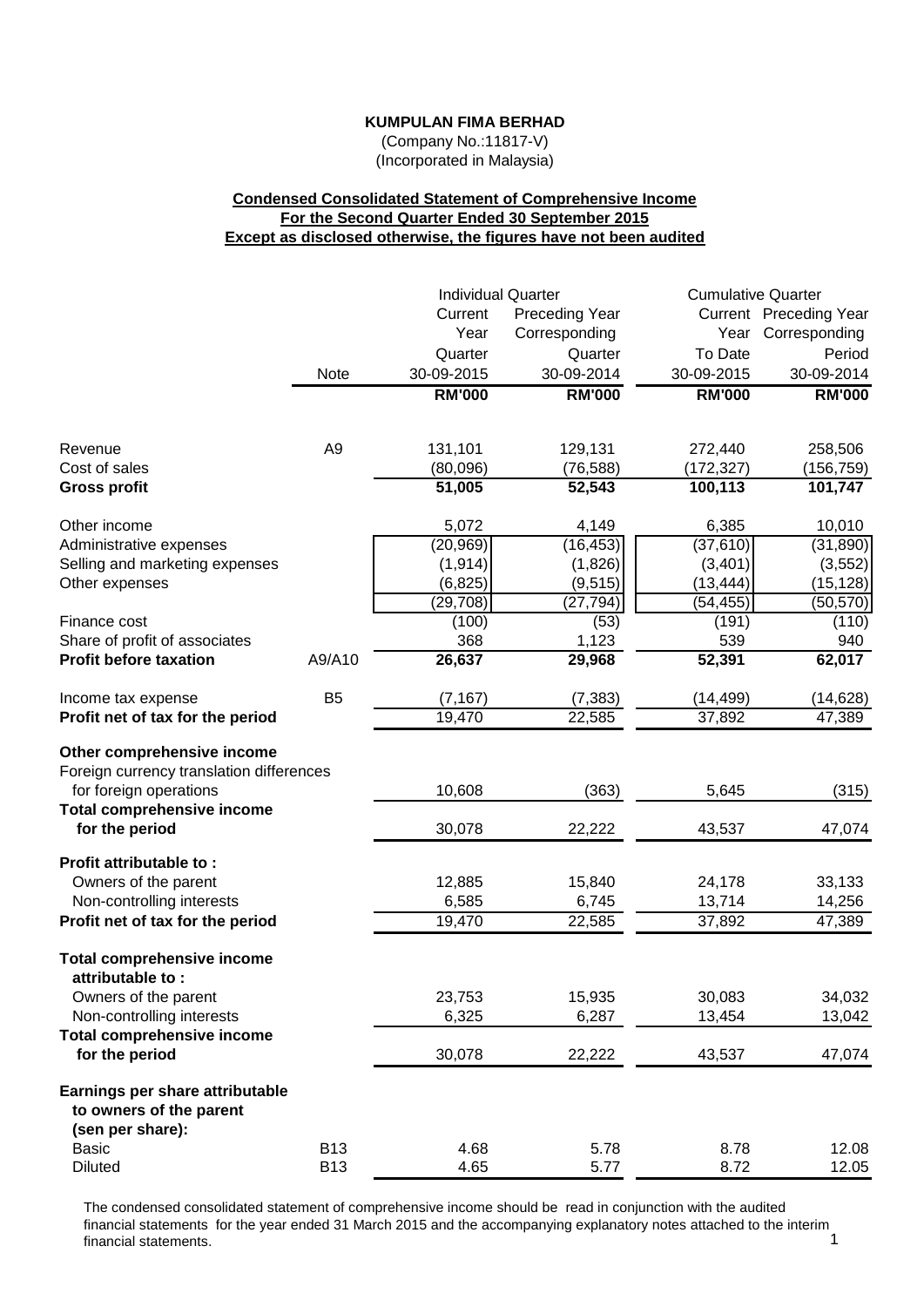(Company No.:11817-V) (Incorporated in Malaysia)

# **Condensed Consolidated Statement of Financial Position as at 30 September 2015 Except as disclosed otherwise, the figures have not been audited**

|                                                      |                        | As At                      |
|------------------------------------------------------|------------------------|----------------------------|
|                                                      | As At End Of           | <b>Preceding Financial</b> |
|                                                      | <b>Current Quarter</b> | Year Ended                 |
|                                                      | 30-09-2015             | 31-03-2015                 |
|                                                      | (Unaudited)            | (Audited)                  |
|                                                      | <b>RM'000</b>          | <b>RM'000</b>              |
| <b>ASSETS</b>                                        |                        |                            |
| <b>Non-current assets</b>                            |                        |                            |
| Property, plant and equipment                        | 333,311                | 328,632                    |
| Investment properties                                | 71,026                 | 71,857                     |
| <b>Biological assets</b>                             | 142,345                | 129,399                    |
| Investment in associates                             | 45,306                 | 45,907                     |
| Deferred tax assets                                  | 5,601                  | 5,445                      |
| Goodwill on consolidation                            | 18,400                 | 18,400                     |
|                                                      | 615,989                | 599,640                    |
| <b>Current Assets</b>                                |                        |                            |
| Inventories                                          | 129,644                | 127,812                    |
| Trade receivables                                    | 184,189                | 192,285                    |
| Other receivables                                    | 30,885                 | 33,048                     |
| Cash and bank balances                               | 252,974                | 236,710                    |
|                                                      | 597,692                | 589,855                    |
| <b>TOTAL ASSETS</b>                                  | 1,213,681              | 1,189,495                  |
| <b>EQUITY AND LIABILITIES</b>                        |                        |                            |
| Equity attributable to equity holders of the Company |                        |                            |
| Share capital                                        | 276,802                | 276,087                    |
| Share premium                                        | 24,594                 | 23,930                     |
| Other reserves                                       | 162,693                | 157,068                    |
| Retained earnings                                    | 275,852                | 275,202                    |
|                                                      | 739,941                | 732,287                    |
| Non-controlling interests                            | 251,266                | 245,723                    |
| <b>Total equity</b>                                  | 991,207                | 978,010                    |
|                                                      |                        |                            |
| <b>Non-current liabilities</b>                       |                        |                            |
| Finance lease obligations                            | 6,307                  | 5,585                      |
| Retirement benefit obligations                       | 1,748                  | 1,634                      |
| Deferred tax liabilities                             | 40,413                 | 40,413                     |
| <b>Current Liabilities</b>                           | 48,468                 | 47,632                     |
|                                                      |                        |                            |
| Short term borrowings                                | 13,117                 | 5,944                      |
| Trade payables<br>Other payables                     | 75,598<br>56,098       | 93,241<br>61,586           |
| Dividend payable                                     | 23,528                 |                            |
| Tax payable                                          | 5,665                  | 3,082                      |
|                                                      | 174,006                | 163,853                    |
| <b>Total liabilities</b>                             | 222,474                | 211,485                    |
| <b>TOTAL EQUITY AND LIABILITIES</b>                  | 1,213,681              | 1,189,495                  |
|                                                      |                        |                            |
|                                                      |                        |                            |
| Net assets per share (RM)                            | 2.67                   | 2.65                       |

The condensed consolidated statement of financial position should be read in conjunction with the audited financial statements for the year ended 31 March 2015 and the accompanying explanatory notes attached to the interim financial statements. 2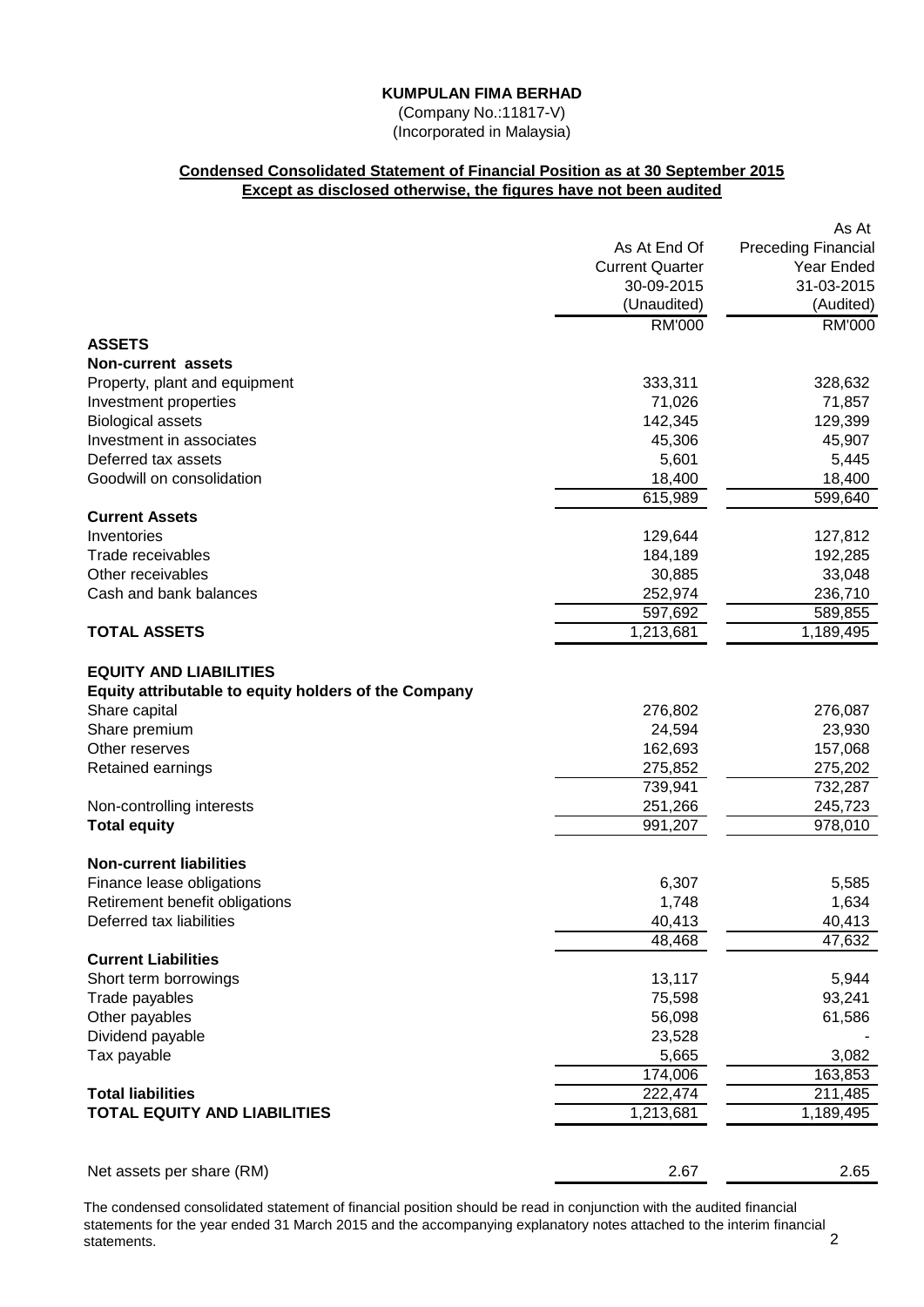(Company No.:11817-V) (Incorporated in Malaysia)

#### **Condensed Consolidated Statements of Changes in Equity For the Second Quarter Ended 30 September 2015 Except as disclosed otherwise, the figures have not been audited**

|                                                        |                                          |                                          |                                  |                                                      | Non-distributable                   |                                                                                       |                                                         |                                                 | <b>Distributable</b>                       |                               |                                                   |                                         |
|--------------------------------------------------------|------------------------------------------|------------------------------------------|----------------------------------|------------------------------------------------------|-------------------------------------|---------------------------------------------------------------------------------------|---------------------------------------------------------|-------------------------------------------------|--------------------------------------------|-------------------------------|---------------------------------------------------|-----------------------------------------|
| Group                                                  | <b>Share</b><br>capital<br><b>RM'000</b> | <b>Share</b><br>premium<br><b>RM'000</b> | <b>Reserves</b><br><b>RM'000</b> | <b>Other</b> Revaluation<br>reserve<br><b>RM'000</b> | Capital<br>reserve<br><b>RM'000</b> | Capital<br>reserve<br>arising from<br>bonus issue in<br>subsidiaries<br><b>RM'000</b> | Employee<br>share<br>option<br>reserve<br><b>RM'000</b> | Foreign<br>exchange<br>reserve<br><b>RM'000</b> | <b>Retained</b><br>profit<br><b>RM'000</b> | <b>Total</b><br><b>RM'000</b> | Non-<br>controlling<br>interests<br><b>RM'000</b> | <b>Total</b><br>equity<br><b>RM'000</b> |
| At 1-4-2015                                            | 276,087                                  | 23,930                                   | 157,068                          | 87,471                                               | 437                                 | 66,459                                                                                | 4,560                                                   | (1,859)                                         | 275,202                                    | 732,287                       | 245,723                                           | 978,010                                 |
| Profit for the period                                  |                                          |                                          |                                  |                                                      |                                     |                                                                                       | $\overline{\phantom{a}}$                                |                                                 | 24,178                                     | 24,178                        | 13,714                                            | 37,892                                  |
| Other comprehensive loss                               |                                          | $\overline{\phantom{a}}$                 | 5,905                            |                                                      |                                     |                                                                                       | $\overline{\phantom{a}}$                                | 5,905                                           |                                            | 5,905                         | (260)                                             | 5,645                                   |
| Exercise of employee share options                     | 715                                      | 664                                      | (280)                            |                                                      |                                     |                                                                                       | (280)                                                   |                                                 |                                            | 1,099                         |                                                   | 1,099                                   |
| Dividend                                               |                                          | $\overline{\phantom{a}}$                 |                                  |                                                      |                                     |                                                                                       | $\overline{\phantom{a}}$                                |                                                 | (23, 528)                                  | (23, 528)                     |                                                   | (23, 528)                               |
| Dividend paid to non-controlling interests             |                                          | $\overline{\phantom{a}}$                 |                                  |                                                      |                                     |                                                                                       | $\overline{\phantom{a}}$                                |                                                 |                                            |                               | (7, 911)                                          | (7, 911)                                |
| At 30-09-2015                                          | 276,802                                  | 24,594                                   | 162,693                          | 87,471                                               | 437                                 | 66,459                                                                                | 4,280                                                   | 4,046                                           | 275,852                                    | 739,941                       | 251,266                                           | 991,207                                 |
|                                                        | Share<br>capital                         | Share<br>premium                         | <b>Reserves</b>                  | <b>Other Revaluation</b><br>reserve                  | reserve                             | Capital<br>reserve<br>arising from<br>Capital bonus issue in<br>subsidiaries          | <b>Employee</b><br><b>Share</b><br>Option<br>Reserve    | Foreign<br>exchange<br>reserve                  | Retained<br>profit                         | <b>Total</b>                  | Non-<br>controlling<br>interests                  | <b>Total</b><br>equity                  |
| Group                                                  | <b>RM'000</b>                            | <b>RM'000</b>                            | <b>RM'000</b>                    | <b>RM'000</b>                                        | <b>RM'000</b>                       | <b>RM'000</b>                                                                         | <b>RM'000</b>                                           | <b>RM'000</b>                                   | <b>RM'000</b>                              | <b>RM'000</b>                 | <b>RM'000</b>                                     | <b>RM'000</b>                           |
| At 1-4-2014                                            | 273,497                                  | 21,473                                   | 64,916                           | 43,313                                               | 437                                 | 26,758                                                                                | 5,224                                                   | (10, 816)                                       | 278,396                                    | 638,282                       | 224,944                                           | 863,226                                 |
| Net profit for the year                                |                                          |                                          |                                  |                                                      |                                     |                                                                                       |                                                         |                                                 | 33,133                                     | 33,133                        | 14,256                                            | 47,389                                  |
| Other comprehensive income                             |                                          | $\overline{\phantom{a}}$                 | 899                              |                                                      |                                     |                                                                                       | $\blacksquare$                                          | 899                                             |                                            | 899                           | (1,214)                                           | (315)                                   |
| Dividend paid                                          |                                          | $\overline{\phantom{a}}$                 |                                  |                                                      |                                     |                                                                                       |                                                         |                                                 | (22,069)                                   | (22,069)                      |                                                   | (22,069)                                |
| Dividend paid to minority shareholders of a subsidiary |                                          |                                          |                                  |                                                      |                                     |                                                                                       |                                                         |                                                 |                                            |                               | (9,909)                                           | (9,909)                                 |
| Exercise of employee share options                     | 2,354                                    | 2,245                                    | (1,014)                          |                                                      |                                     |                                                                                       | (1,014)                                                 |                                                 |                                            | 3,585                         |                                                   | 3,585                                   |
| At 30-09-2014                                          | 275,851                                  | 23,718                                   | 64,801                           | 43,313                                               | 437                                 | 26,758                                                                                | 4,210                                                   | (9, 917)                                        | 289,460                                    | 653,830                       | 228,077                                           | 881,907                                 |

*Attributable to Owners of the Parent*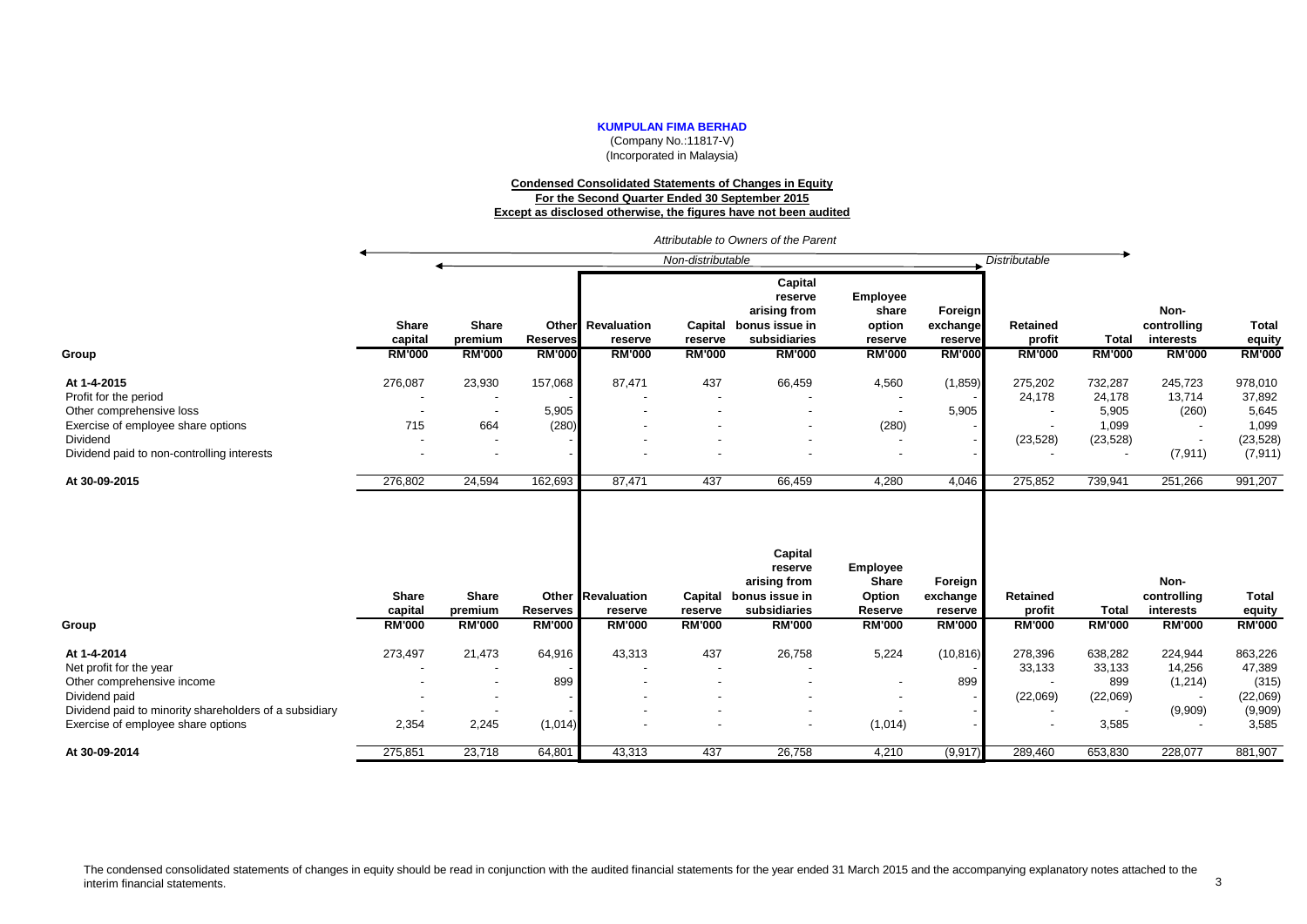(Company No.:11817-V) (Incorporated in Malaysia)

# **Condensed Consolidated Statement of Cash Flows for the Second Quarter Ended 30 September 2015 Except as disclosed otherwise, the figures have not been audited**

|                                                                                                     |                   | To Date            |
|-----------------------------------------------------------------------------------------------------|-------------------|--------------------|
|                                                                                                     | 30-09-2015        | 30-09-2014         |
|                                                                                                     | <b>RM'000</b>     | <b>RM'000</b>      |
| <b>CASH FLOWS FROM OPERATING ACTIVITIES</b>                                                         |                   |                    |
| Profit before taxation<br>Adjustment for:                                                           | 52,391            | 62,017             |
| Depreciation for property, plant and equipment                                                      | 16,280            | 13,887             |
| Depreciation of investment properties                                                               | 831               | 771                |
| Amortisation of biological assets                                                                   | 4,112             | 2,792              |
| Impairment loss on trade receivables                                                                | 706               | 2,226              |
| Provision for retirement benefit obligation                                                         | 40                | 35                 |
| Writedown of inventories                                                                            |                   | 139                |
| Reversal of inventories written down                                                                | (157)             |                    |
| Gain on disposal of property, plant and equipment                                                   | (48)              | (9)                |
| Share of result of associates                                                                       | (539)             | (940)              |
| Interest expense                                                                                    | 191               | 110                |
| Interest income                                                                                     | (2,730)<br>71,077 | (3,976)<br>77,052  |
| Operating profit before working capital changes<br>Increase in inventories                          | (3,832)           | (18, 747)          |
| Decrease/(Increase) in receivables                                                                  | 9,553             | (45, 589)          |
| (Decrease)/Increase in payables                                                                     | (23, 131)         | 26,112             |
| Cash generated from operations                                                                      | 53,667            | 38,828             |
| Interest paid                                                                                       | (191)             | (125)              |
| Taxes paid                                                                                          | (11, 816)         | (16, 457)          |
| Retirement benefits paid                                                                            | (5)               |                    |
| Net cash generated from operating activities                                                        | 41,655            | 22,246             |
| <b>CASH FLOWS FROM INVESTING ACTIVITIES</b>                                                         |                   |                    |
| Biological assets expenditure                                                                       | (15,029)          | (9,231)            |
| Proceeds from disposal of property, plant and equipment                                             |                   | 21                 |
| Purchase of property, plant and equipment                                                           | (9, 331)          | (7, 117)           |
| Repayment of obligation under finance lease                                                         | (12)              |                    |
| Interest received                                                                                   | 2,730             | 3,976              |
| Net cash used in investing activities                                                               | (21, 642)         | (12, 351)          |
| <b>CASH FLOWS FROM FINANCING ACTIVITIES</b>                                                         |                   |                    |
| Net drawdown of short term borrowings                                                               | 7,700             | 2,438              |
| Proceeds from exercise of employee share scheme                                                     | 715               | 2,146              |
| Traesury share                                                                                      | (51)              |                    |
| Dividend paid to minority shareholders of a subsidiary<br>(Decrease) in deposits on lien            | (7, 911)          | (9,909)<br>(5)     |
| Net cash generated from/(used in) financing activities                                              | 453               | (5, 330)           |
| <b>NET INCREASE IN CASH AND CASH EQUIVALENTS</b><br>EFFECT ON FOREIGN EXCHANGE RATE CHANGES IN CASH | 20,466            | 4,565              |
| <b>AND CASH EQUIVALENTS</b><br><b>CASH AND CASH EQUIVALENTS AT BEGINNING OF</b>                     | (4,202)           | (1,607)            |
| <b>FINANCIAL PERIOD</b>                                                                             | 236,710           | 242,625            |
| CASH AND CASH EQUIVALENTS AT END OF FINANCIAL PERIOD                                                | 252,974           | 245,583            |
| <b>CASH AND CASH EQUIVALENTS COMPRISE:</b>                                                          |                   |                    |
| Cash and bank balances                                                                              |                   |                    |
| Fixed deposits with financial institutions *                                                        | 54,132<br>198,842 | 27,176             |
|                                                                                                     | 252,974           | 218,407<br>245,583 |
| * Fixed deposits with financial institutions comprise:                                              |                   |                    |
| <b>Fixed deposits</b>                                                                               | 198,842           | 218,585            |
| less : Deposits on lien                                                                             |                   | (178)              |
|                                                                                                     | 198,842           | 218,407            |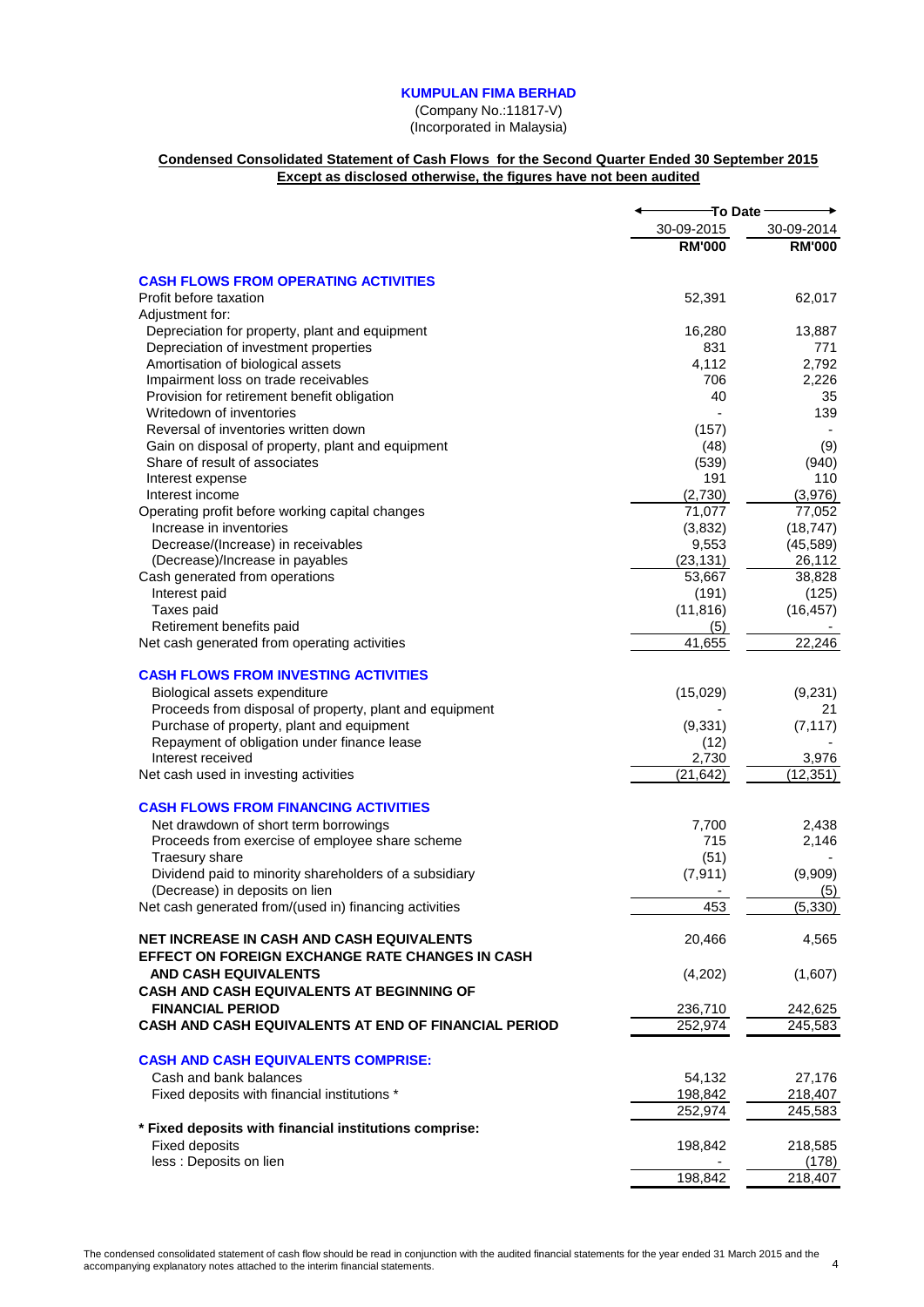KUMPULAN FIMA BERHAD (Company No.: 11817-V) Quarterly Announcement for the Quarter Ended 30 September 2015

- PART A FRS 134 requirements
- PART B Bursa Malaysia Securities Berhad ("Bursa Securities") Listing Requirements

#### **PART A - REQUIREMENT OF FRSs**

#### **A1. Accounting policies**

The interim financial statements are unaudited and have been prepared in accordance with the requirements of FRS 134: Interim Financial Reporting and paragraph 9.22 of the Listing Requirements of the Bursa Securities.

The interim financial statements should be read in conjunction with the audited financial statements for the year ended 31 March 2015. These explanatory notes attached to the interim financial statements provide an explanation of events and transactions that are significant to the understanding of the changes in the financial position and performance of the Group since the financial year ended 31 March 2015.

#### **A2. Changes in accounting policies**

The significant accounting policies adopted are consistent with those of the audited financial statements for the year ended 31 March 2015 except for the adoption of the following new and revised Financial Reporting Standards ("FRS"), Amendments to FRSs and IC Interpretations.

#### **(a) Adoption of FRSs, Amendments to FRSs and IC Interpretations**

On 1 April 2015, the Group adopted the following FRSs, Amendments to FRSs, IC Interpretations and Amendments to IC Interpretations:

> **Effective for annual period beginning on or after**

| Amendments to FRS 119: Defined benefit plan (Employee contribution) | 1 July 2014 |
|---------------------------------------------------------------------|-------------|
| Annual Improvements to FRSs 2010-2012 Cycle                         | 1 July 2014 |
| Annual Improvements to FRSs 2011-2013 Cycle                         | 1 July 2014 |

The adoption of the above FRSs, Amendments to FRS and Interpretations do not have significant impact on the financial statements of the Group for the current financial period.

The Group has not early adopted the following new and amended FRS and IC Interpretations that are not yet effective:

|                                                                       | <b>Effective for annual period</b><br>beginning on or after |
|-----------------------------------------------------------------------|-------------------------------------------------------------|
| Annual Improvements to FRSs 2012-2014 Cycle                           | 1 January 2016                                              |
| Amendments to FRS 11: Accounting for Acquisition of Interests in      |                                                             |
| <b>Joint Operations</b>                                               | 1 January 2016                                              |
| Amendments to FRS 116 and FRS 138: Clarification of Acceptable        |                                                             |
| Methods of Depreciation and Amortisation                              | 1 January 2016                                              |
| Amendments to FRS 116 and FRS 141: Agriculture: Bearer Plants         | 1 January 2016                                              |
| Amendments to FRS 10 and FRS 128: Sale or Contribution of Assets      |                                                             |
| between an investor and its Associate or Joint Venture                | 1 January 2016                                              |
| Amendments to FRS 127: Equity Method in Separate Financial Statements | 1 January 2016                                              |
| Amendments to FRS 101: Disclosure Initiatives                         | 1 January 2016                                              |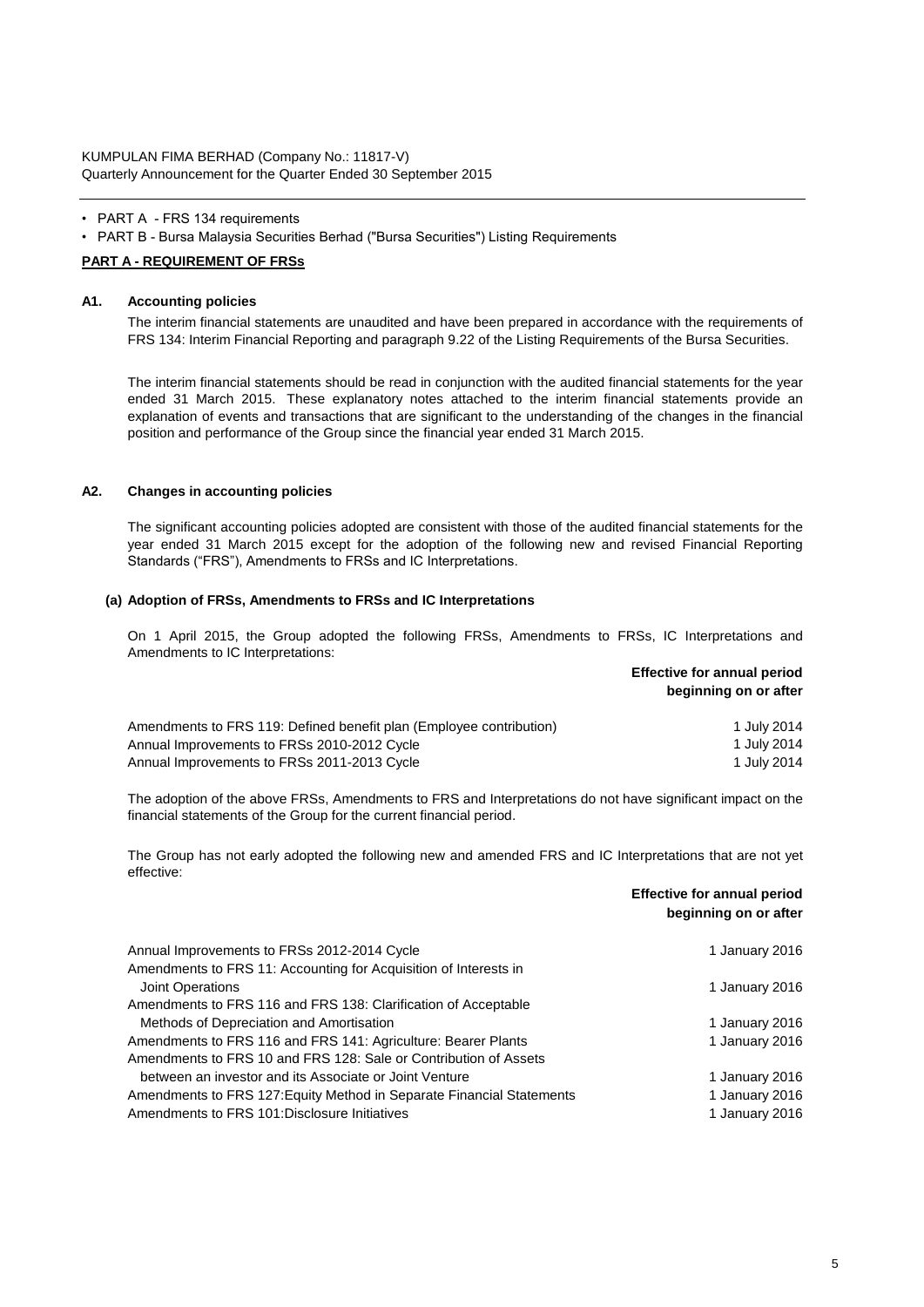# **A2. Changes in accounting policies (contd)**

### **(b) Standards and interpretations issued but not yet effective**

The Group has not early adopted the following new and amended FRS and IC Interpretations that are not yet effective:

**Effective for annual period**

|                                                             | beginning on or after |
|-------------------------------------------------------------|-----------------------|
| Amendments FRS 10, FRS 12 and FRS 128: Investment Entities: |                       |
| Applying the Consolidation Exception                        | 1 January 2016        |
| <b>FRS 14: Regulatory Deferral Accounts</b>                 | 1 January 2016        |
| FRS 15: Revenue from Contracts with Customers               | 1 January 2018        |
| <b>FRS 9: Financial Instruments</b>                         | 1 January 2018        |

The Group will adopt the above pronouncements when they become effective in the respective financial periods. These pronouncements are not expected to have any effect to the financial statements of the Group upon their initial application, other than for FRS 9 Financial Instruments and FRS 15 Revenue from Contracts with Customers. The Group will assess the financial implications of FRS 9 Financial Instruments and FRS 15 Revenue from Contracts with Customers when the full standard is issued.

### **(c) Malaysian Financial Reporting Standards (MFRS Framework)**

On 19 November 2011, the Malaysian Accounting Standards Board ("MASB") issued a new MASB approved accounting framework, the Malaysian Financial Reporting Standards Framework ("MFRS Framework").

The MFRS Framework is to be applied by all Entities Other than Private Entities for annual periods beginning on or after 1 January 2012, with the exception of entities that are within the scope of MFRS 141 Agriculture (MFRS 141) and IC Interpretation 15 Agreements for the Construction of Real Estate (IC 15), including its parent, significant investor and venturer (herein called "Transitioning Entities").

Transitioning Entities are allowed to defer adoption of the new MFRS Framework. The adoption of the MFRS Framework by Transitioning Entities will be mandatory for annual periods beginning on or after 1 January 2018.

The Group falls within the scope definition of Transitioning Entities and accordingly, will be required to prepare financial statements using the MFRS Framework in its first MFRS financial statements for the year ending 31 March 2019. In presenting its first MFRS financial statements, the Group will be required to adjust the comparative financial statements prepared under FRS to amounts reflecting the application of MFRS Framework. The majority of the adjustments required on transition will be made, retrospectively, against the opening retained earnings.

The Group has not completed its assessment of the financial effects of the differences between Financial Reporting Standards and accounting standards under the MFRS Framework. Accordingly, the financial performance and financial position as disclosed in these financial statements for the year ended 31 March 2015 could be different if prepared under the MFRS Framework.

The Group expects to be in a position to fully comply with the requirements of the MFRS Framework for the financial year ending 31 March 2019.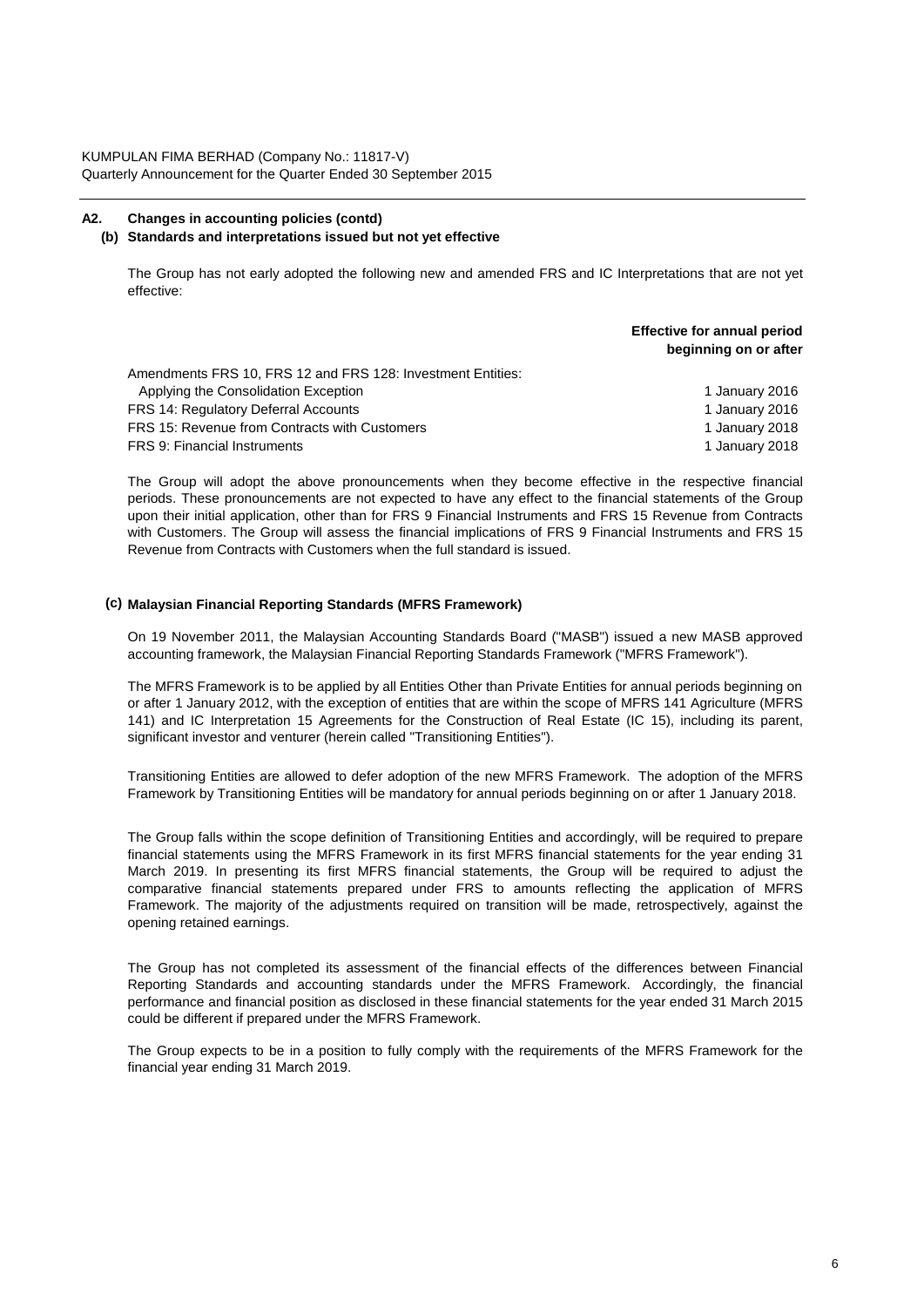#### **A3. Auditors' Report on Preceding Annual Financial Statements.**

The financial statements of the Group for the financial year ended 31 March 2015 were not subject to any audit qualification.

#### **A4. Seasonal and cyclical factors**

The operations of the Group are not affected by any seasonal or cyclical factors other than the manufacturing segment which is affected by cyclical changes in volumes of certain products whilst the plantation segment is affected by seasonal crop production, weather conditions and fluctuating commodity prices.

#### **A5. Unusual items affecting the financial statements**

There were no unusual items affecting the financial statements of the Group for the current quarter.

#### **A6. Changes in estimates**

There were no changes in estimates arising from the adoption of the new and/or revised FRSs, that would have a material effect on the current quarter's results.

#### **A7. Issuances, cancellation, repurchases, resale and repayment of debts and equity securities**

There were no issuances, cancellations, repurchases, resale and repayments of debts and equity securities for the current quarter except for the issuance of the following new ordinary shares of RM1.00 each pursuant to the Company Employees' Share Scheme.

|                     | No. of  |                 |
|---------------------|---------|-----------------|
| <b>Option price</b> | share   | Cash            |
| per share           | issued  | <b>Proceeds</b> |
| RM                  |         | RM              |
| 1.48                | 524.200 | 775,816         |

#### **A8. Dividend paid**

The Company's shareholders had at the Annual General Meeting on 22 September 2015 approved a single-tier final dividend of 8.5% for the financial year ended 31 March 2015 amounting to dividend payable of RM23.5 million. The dividend was subsequently paid on 20 October 2015.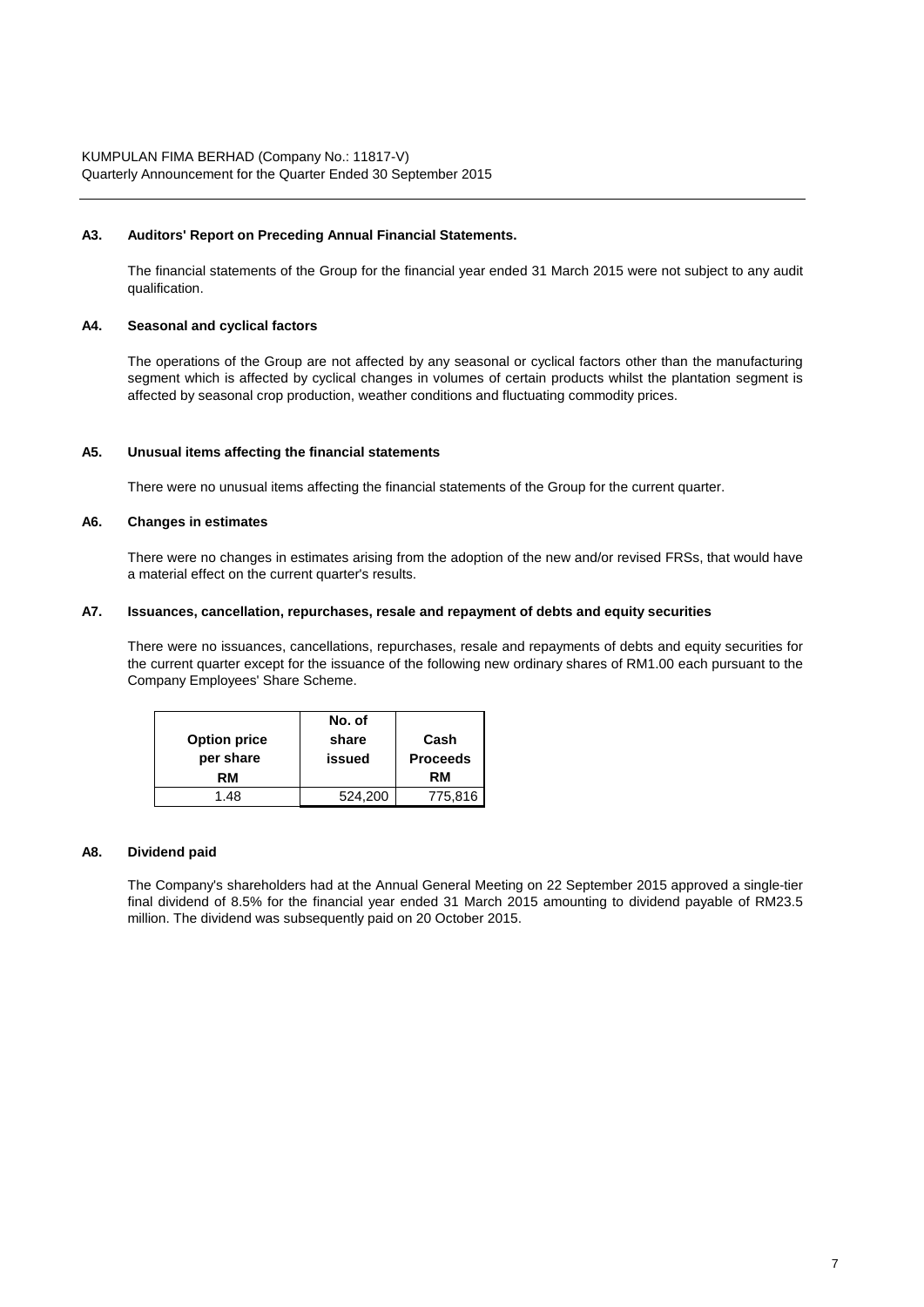# **A9. Segmental revenue and results for business segments**

|                                    | <b>Individual Quarter</b> |                        | <b>Cumulative Quarter</b> |                        |
|------------------------------------|---------------------------|------------------------|---------------------------|------------------------|
|                                    |                           | Current Preceding Year |                           | Current Preceding Year |
|                                    |                           | Year Corresponding     |                           | Year Corresponding     |
|                                    | Quarter                   | Quarter                | To Date                   | Period                 |
|                                    | 30-09-2015                | 30-09-2014             | 30-09-2015                | 30-09-2014             |
| Revenue                            | <b>RM'000</b>             | <b>RM'000</b>          | <b>RM'000</b>             | <b>RM'000</b>          |
| Manufacturing*                     | 61.890                    | 62,208                 | 134,363                   | 128,328                |
| Plantation                         | 28,424                    | 22,247                 | 65,977                    | 51,274                 |
| <b>Bulking</b>                     | 15,735                    | 17,023                 | 30,996                    | 32,313                 |
| Food                               | 23,741                    | 26,305                 | 38,598                    | 44,260                 |
| <b>Others</b>                      | 8,833                     | 5,671                  | 14,952                    | 8,801                  |
|                                    | 138,623                   | 133,454                | 284,886                   | 264,976                |
| Elimination of inter-segment sales | (7,522)                   | (4,323)                | (12, 446)                 | (6, 470)               |
|                                    | 131,101                   | 129,131                | 272,440                   | 258,506                |
| <b>Profit before taxation</b>      |                           |                        |                           |                        |
| Manufacturing*                     | 12,134                    | 13,442                 | 24,107                    | 25,877                 |
| Plantation                         | 4,328                     | 6,230                  | 13,457                    | 15,072                 |
| <b>Bulking</b>                     | 8,561                     | 9,899                  | 16,545                    | 18,340                 |
| Food                               | 1,686                     | 621                    | (1,653)                   | 3,645                  |
| <b>Others</b>                      | (440)                     | (1,346)                | (604)                     | (1, 857)               |
|                                    | 26,269                    | 28,846                 | 51,852                    | 61,077                 |
| Associated companies               | 368                       | 1,122                  | 539                       | 940                    |
|                                    | 26,637                    | 29,968                 | 52,391                    | 62,017                 |

\* Production and trading of security documents.

# **A10. Profit before taxation**

The following amounts have been included in arriving at profit before taxation:

|                                   |               | <b>Individual Quarter</b> |            | <b>Cumulative Quarter</b> |
|-----------------------------------|---------------|---------------------------|------------|---------------------------|
|                                   | Current       | Preceding Year            | Current    | Preceding Year            |
|                                   | Year          | Corresponding             | Year       | Corresponding             |
|                                   | 30-09-2015    | 30-09-2014                | 30-09-2015 | 30-09-2014                |
| Other income                      | <b>RM'000</b> | RM'000                    | RM'000     | <b>RM'000</b>             |
| Interest Income                   | 1.554         | 2,757                     | 2.730      | 3,976                     |
| Gain on disposal of property,     |               |                           |            |                           |
| plant and equipment               | 48            | 6                         | 48         | 9                         |
| Share of profit from sale of coal | 1.872         | 1.440                     | 1.872      | 1,440                     |
| Foreign exchange gain/(loss)      | 1.514         | (146)                     | 1.419      | 4,001                     |
| <b>Operating expenses</b>         |               |                           |            |                           |
| Depreciation and amortisation     | 12.331        | 9.518                     | 21,223     | 17,450                    |
| Interest expense                  | 100           | 53                        | 191        | 110                       |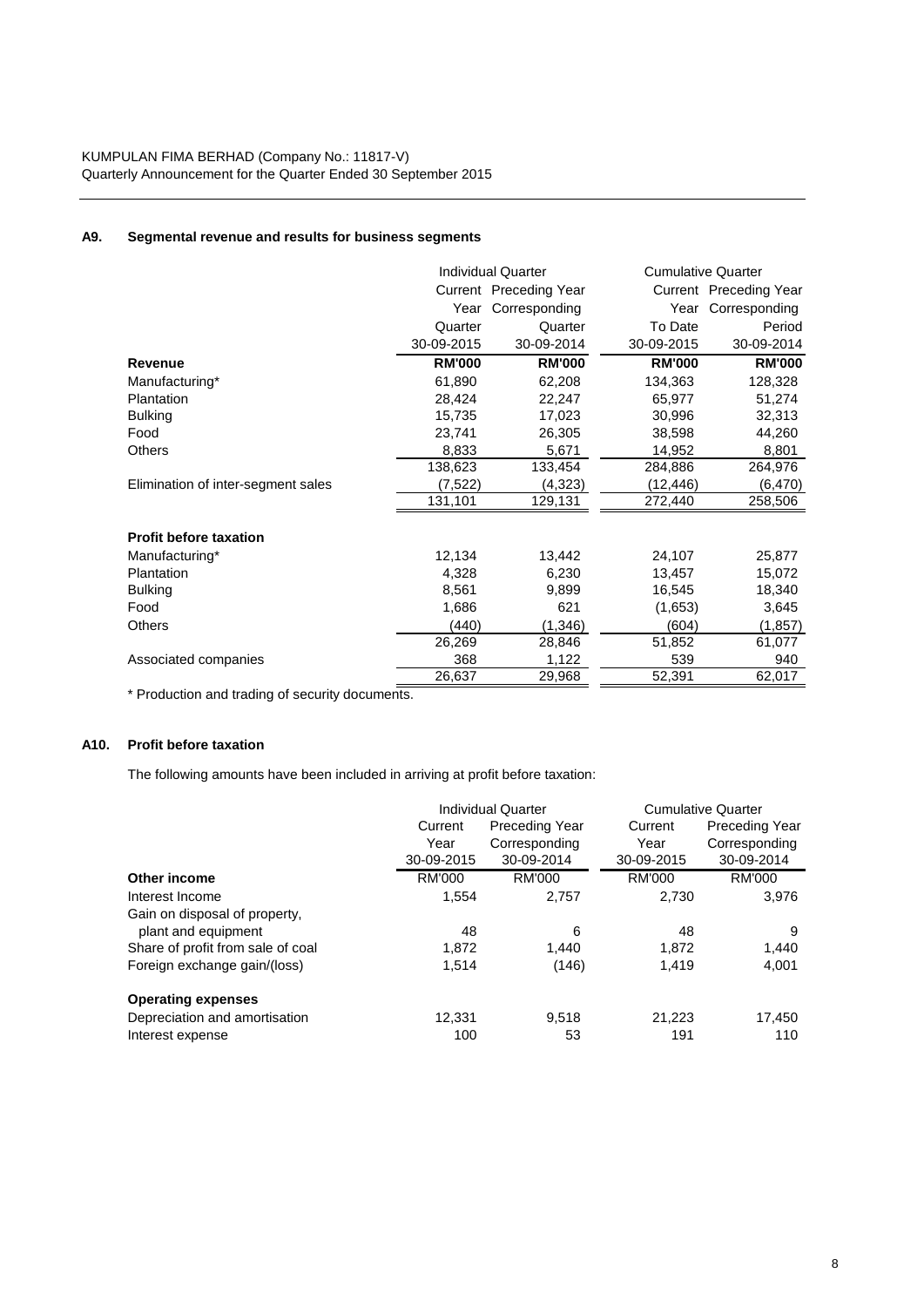## **A10. Profit before taxation (contd)**

|                                      | <b>Individual Quarter</b> |                       |            | <b>Cumulative Quarter</b> |
|--------------------------------------|---------------------------|-----------------------|------------|---------------------------|
|                                      | Current                   | <b>Preceding Year</b> | Current    | Preceding Year            |
|                                      | Year                      | Corresponding         | Year       | Corresponding             |
|                                      | Quarter                   | Quarter               | To Date    | Period                    |
|                                      | 30-09-2015                | 30-09-2014            | 30-09-2015 | 30-09-2014                |
|                                      | <b>RM'000</b>             | RM'000                | RM'000     | RM'000                    |
| <b>Operating expenses (contd)</b>    |                           |                       |            |                           |
| (Reversal)/Impairment loss on trade  |                           |                       |            |                           |
| receivables                          | (363)                     | 832                   | 706        | 2,226                     |
| Write down of inventories            |                           | 67                    |            | 139                       |
| Reversal of inventories written down | (34)                      | 52                    | (157)      |                           |

The Group does not deal in derivatives.

#### **A11. Valuation of property, plant and equipment**

The valuation of land and building have been brought forward from the last financial statements for the year ended 31 March 2015.

#### **A12. Subsequent material events**

There were no material events subsequent to the end of the current quarter, except payment of dividend amounting to RM23.5 million on 20 October 2015 as disclosed in Note A8 above.

### **A13. Inventories**

During the quarter, there was no significant write-down or write-back of inventories except as disclosed in Note A10 as above.

#### **A14. Changes in the composition of the Group**

There were no changes in the composition of the Group for the financial period to date including business combinations, acquisition or disposal of subsidiaries and long term investments, restructuring and discontinued operations.

## **A15. Changes in contingent liabilities**

There were no additional contingent liabilities during the current quarter, except as disclosed in Note B11 herein.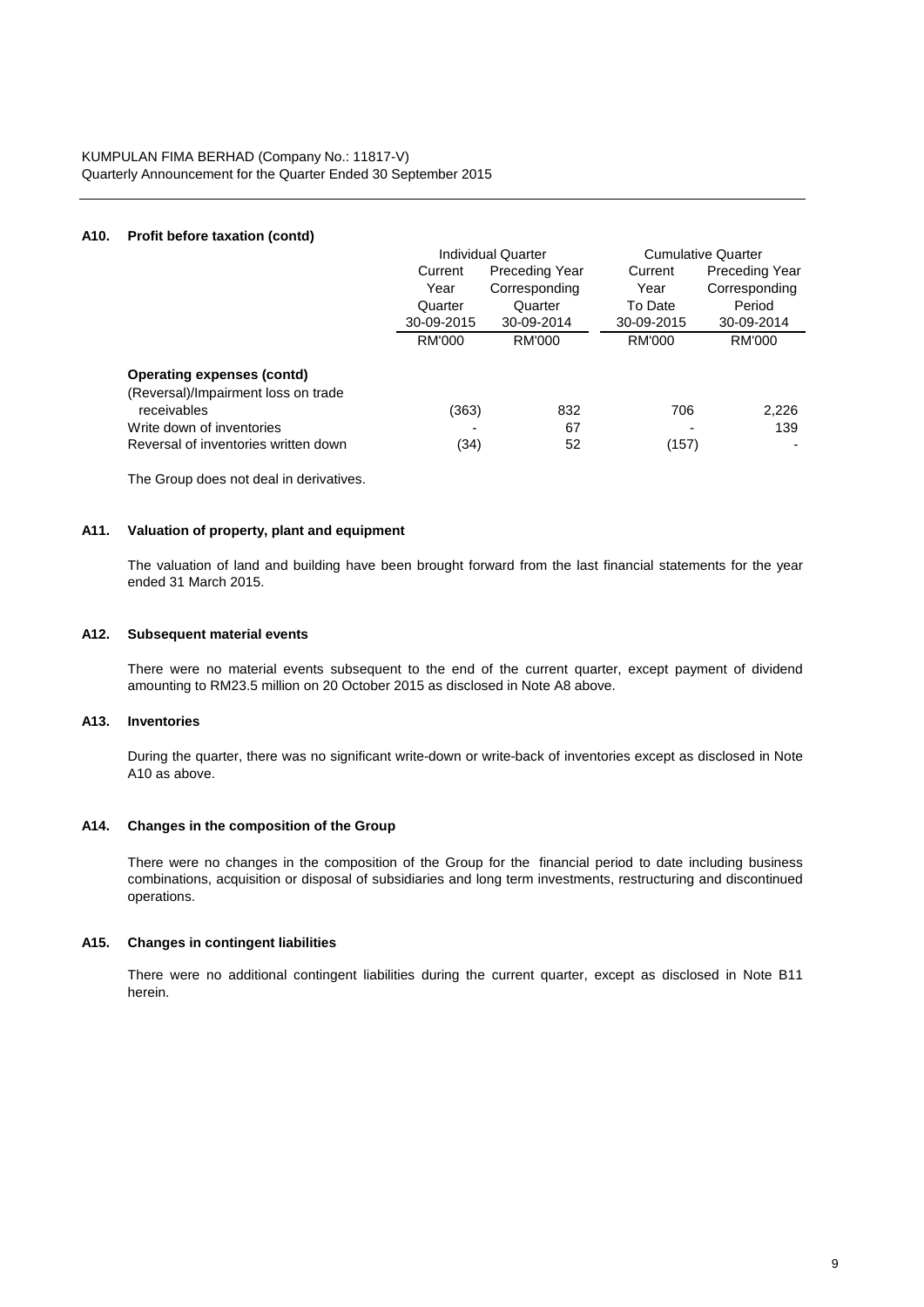## **A16. Significant acquisition of property, plant and equipment**

For the current quarter under review the Group's acquisitions of property, plant and equipment are as follows :

|                        | <b>Current Year</b> |
|------------------------|---------------------|
|                        | To Date             |
|                        | <b>RM'000</b>       |
| Plant and equipment    | 6,599               |
| <b>Vehicles</b>        | 1,314               |
| Land and Buildings     | 1,087               |
| Furniture and fittings | 331                 |
|                        | 9,331               |

# **A17. Capital commitments**

The amount of commitments not provided for in the interim financial statements as at 30 September 2015 were as follows:

|                                                       | <b>Current Year</b><br>To Date<br>RM'000 |
|-------------------------------------------------------|------------------------------------------|
| Property, plant and equipment                         |                                          |
| Approved and contracted for                           | 2.895                                    |
| Approved but not contracted for                       | 52,887                                   |
| Share of capital commitments of associated companies: |                                          |
| Property, plant and equipment                         |                                          |
| Approved and contracted for                           | 626                                      |
| Approved but not contracted for                       | 62                                       |

# **A18. Related party transactions**

The Group's related party transactions during the financial period were as follows:

|                                              | Transacting                                              |                                             | Nature of                                  |         |
|----------------------------------------------|----------------------------------------------------------|---------------------------------------------|--------------------------------------------|---------|
| KFB and its subsidiaries                     | parties                                                  | Relationship                                | transactions                               | RM'000  |
| Kumpulan Fima Berhad                         | <b>BHR Enterprise</b><br>Sdn Bhd                         | Common<br>Shareholders/<br><b>Directors</b> | Advisory<br>services                       | (60)    |
| Fima Corporation Berhad                      | <b>Nationwide Express</b><br><b>Courier Services Bhd</b> | Common<br>Shareholders/<br><b>Directors</b> | Rental income                              | 39      |
| PT Nunukan Jaya Lestari                      | PT Pohon Emas<br>Lestari                                 | Common<br>Shareholders/<br><b>Directors</b> | Purchase of fresh<br>fruit bunches         | (3,207) |
| Percetakan Keselamatan<br>Nasional Sdn. Bhd. | Nationwide Express<br>Courier Services Bhd               | Common<br>Shareholders/<br><b>Directors</b> | Purchase<br>made -<br>delivery<br>services | (218)   |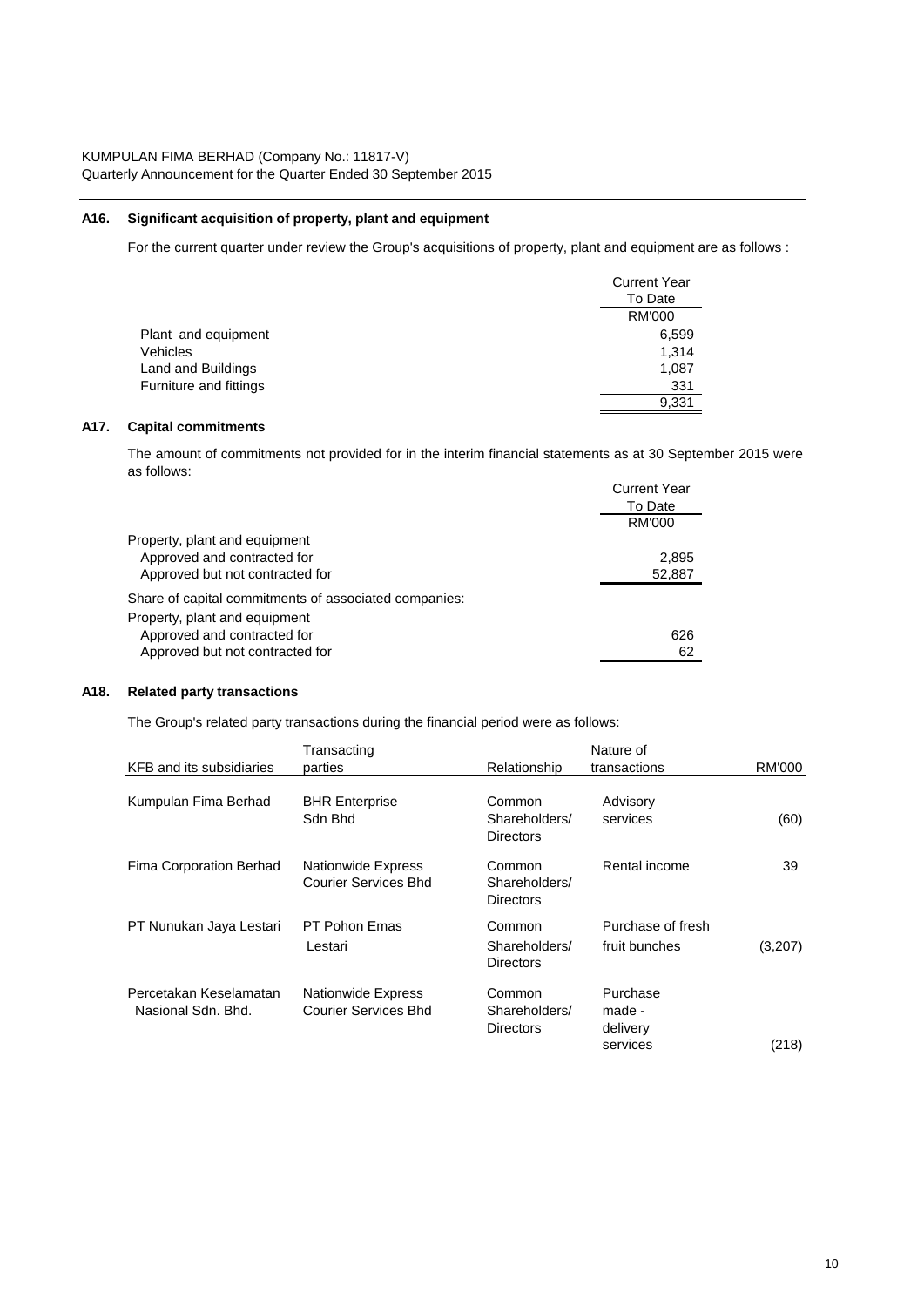### **PART B - BURSA SECURITIES LISTING REQUIREMENTS**

# **B1. Review of performance**

# **Group Performance**

|                   | Current | <b>Previous</b> |          |        |
|-------------------|---------|-----------------|----------|--------|
| (RM Million)      | YTD     | YTD             | Variance | %      |
| Revenue           | 272.44  | 258.51          | 13.93    | 5.4    |
| Profit Before Tax | 52.39   | 62.02           | (9.63)   | (15.5) |

Group revenue for the 6 months ended 30 September 2015 increased to RM272.44 million as compared to RM258.51 million recorded in the previous corresponding period. The increase of RM13.93 million (5.4%) was attributed to the higher revenue generated by manufacturing and plantation divisions.

However, profit before tax ("PBT") decreased by RM9.63 million to RM52.39 million from last year, due to lower PBT recorded by all divisions as explained below.

The performance of each business division is as follows:

#### **Manufacturing Division**

|                          | Current | <b>Previous</b> |          |       |
|--------------------------|---------|-----------------|----------|-------|
| (RM Million)             | YTD     | YTD             | Variance | %     |
| Revenue                  | 134.36  | 128.33          | 6.03     | 4.7   |
| <b>Profit Before Tax</b> | 24.11   | 25.88           | (1.77)   | (6.8) |

Revenue from **Manufacturing Division** increased by 4.7% to RM134.36 million from RM128.33 million recorded last year, driven by higher sales volume of certain documents. However, PBT decreased by 6.8% to RM24.11 million from RM25.88 million posted last year due to less favourable sales mix.

# **Plantation Division**

|                                | Current | <b>Previous</b> |          |         |
|--------------------------------|---------|-----------------|----------|---------|
| (RM Million)                   | YTD     | YTD             | Variance | %       |
| Revenue                        |         |                 |          |         |
| Indonesia                      |         |                 |          |         |
| - Crude palm oil (CPO)         | 54.39   | 46.61           | 7.78     | 16.7    |
| - Crude palm kernel oil (CPKO) | 6.49    |                 | 6.49     |         |
| Malaysia                       |         |                 |          |         |
| - Fresh fruit bunch/Pineapple  | 5.10    | 4.66            | 0.44     | 9.4     |
| Total                          | 65.98   | 51.27           | 14.71    | 28.7    |
|                                |         |                 |          |         |
| <b>Profit Before Tax</b>       | 13.46   | 15.07           | (1.61)   | (10.65) |
| <b>Sales Quantity (mt)</b>     |         |                 |          |         |
| <b>CPO</b>                     | 24,430  | 22,099          | 2,331    | 10.5    |
| <b>CPKO</b>                    | 2,199   |                 | N/A      |         |
| Average net CIF selling price, |         |                 |          |         |
| net of duty (RM)               |         |                 |          |         |
| CPO                            | 2,226   | 2,101           | 125      | 5.9     |
| <b>CPKO</b>                    | 2,949   |                 | N/A      |         |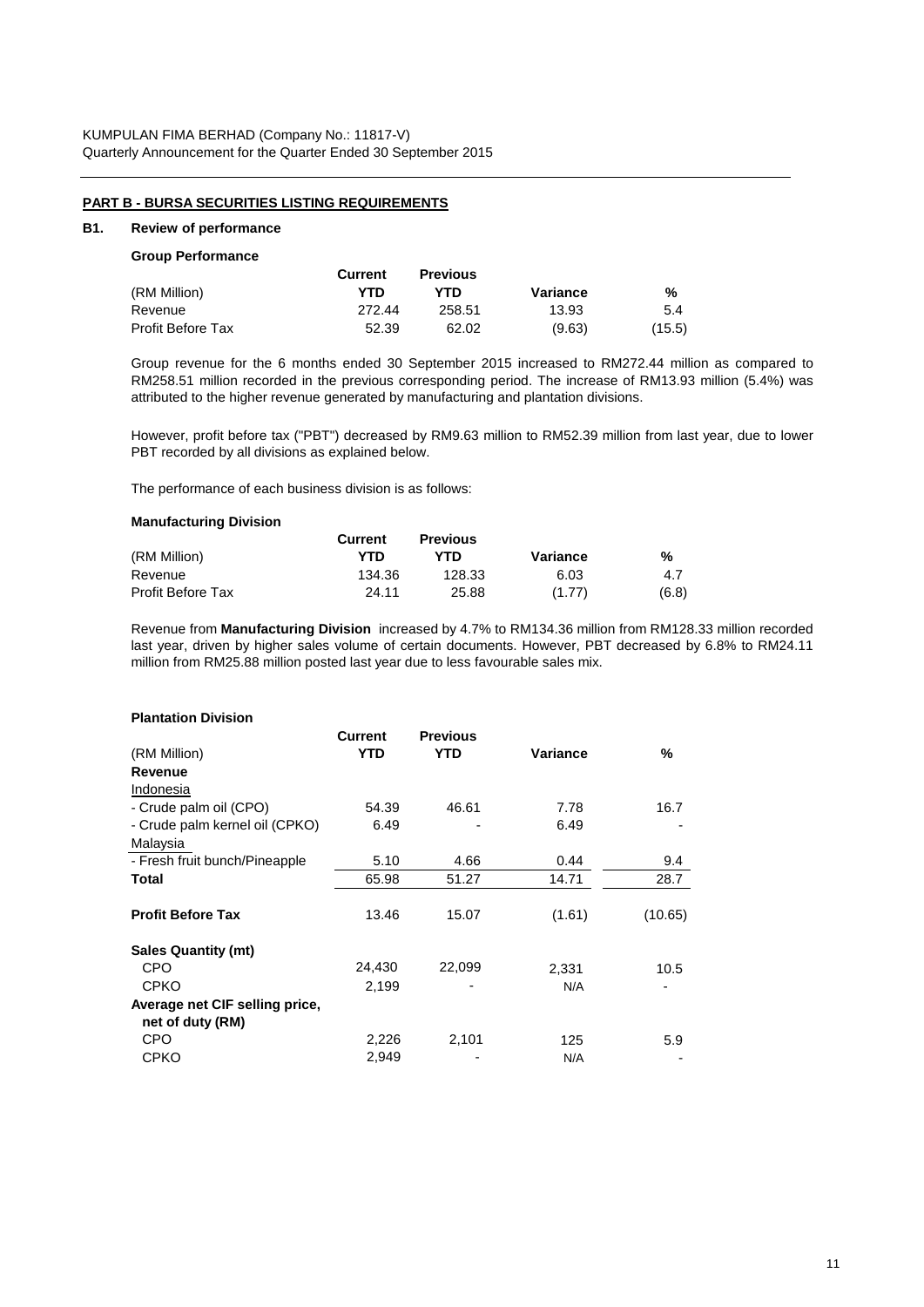#### **B1. Review of performance (contd) Plantation Division (contd)**

Revenue from **Plantation Division** grew by 28.7% to RM65.98 million compared to the corresponding period last year, primarily attributable to the sale of CPKO and higher selling price of CPO. The division registered a PBT of RM13.46 million, 10.6% lower over the same period last year. The drop in PBT was mainly due to withholding tax of RM3.2 million on the foreign dividend income received (2014:RM1.5 million).

### **Bulking Division**

|                          | Current | <b>Previous</b> |          |       |
|--------------------------|---------|-----------------|----------|-------|
| (RM Million)             | YTD     | YTD             | Variance | %     |
| Revenue                  | 31.00   | 32.31           | (1.31)   | (4.0) |
| <b>Profit Before Tax</b> | 16.55   | 18.34           | (1.79)   | (9.7) |

Revenue from **Bulking Division** dropped by RM1.31 million (4.0%) to RM31.00 million from RM32.31 recorded last year. The decline was mainly due to lower contributions from the base oil, oleo chemical and industrial chemical segments. In line with the decrease in revenue, the division's PBT decreased by RM1.79 million (9.7%) to RM16.55 million.

### **Food Division**

| (RM Million)           | Current<br>YTD | <b>Previous</b><br>YTD | <b>Variance</b> | %       |
|------------------------|----------------|------------------------|-----------------|---------|
| Revenue                |                |                        |                 |         |
| Papua New Guinea (PNG) | 35.67          | 41.35                  | (5.68)          | (13.7)  |
| Malaysia               | 2.93           | 2.91                   | 0.02            | 0.7     |
|                        | 38.60          | 44.26                  | (5.66)          | (12.8)  |
| Profit Before Tax      | (1.65)         | 3.65                   | (5.30)          | (145.3) |

**Food Division's** revenue decreased to RM35.67 million compared to RM41.35 million recorded in the same period last year. The decrease in revenue was mainly due to the weaker sales of mackerel and tuna. In line with the decrease in revenue, the division recorded a loss of RM1.65 million as compared to RM3.65 million profit in the same period last year.

# **B2. Comparison with preceding quarter's results**

#### **Group Performance**

|                          | QTR 2   | OTR 1   |          |       |
|--------------------------|---------|---------|----------|-------|
| (RM Million)             | FY 2016 | FY 2016 | Variance | %     |
| Revenue                  | 131.10  | 141.34  | (10.24)  | (7.2) |
| <b>Profit Before Tax</b> | 26.64   | 25.75   | 0.89     | 3.5   |

The Group's revenue decreased by 7.2% or RM10.24 million to RM131.10 million compared to the preceding quarter, as a result of the lower revenue recorded by manufacturing and plantation divisions.

However, PBT increased by RM0.89 million to RM26.64 million as compared to RM25.75 million recorded in the preceding quarter mainly due to the positive contribution by Food Division.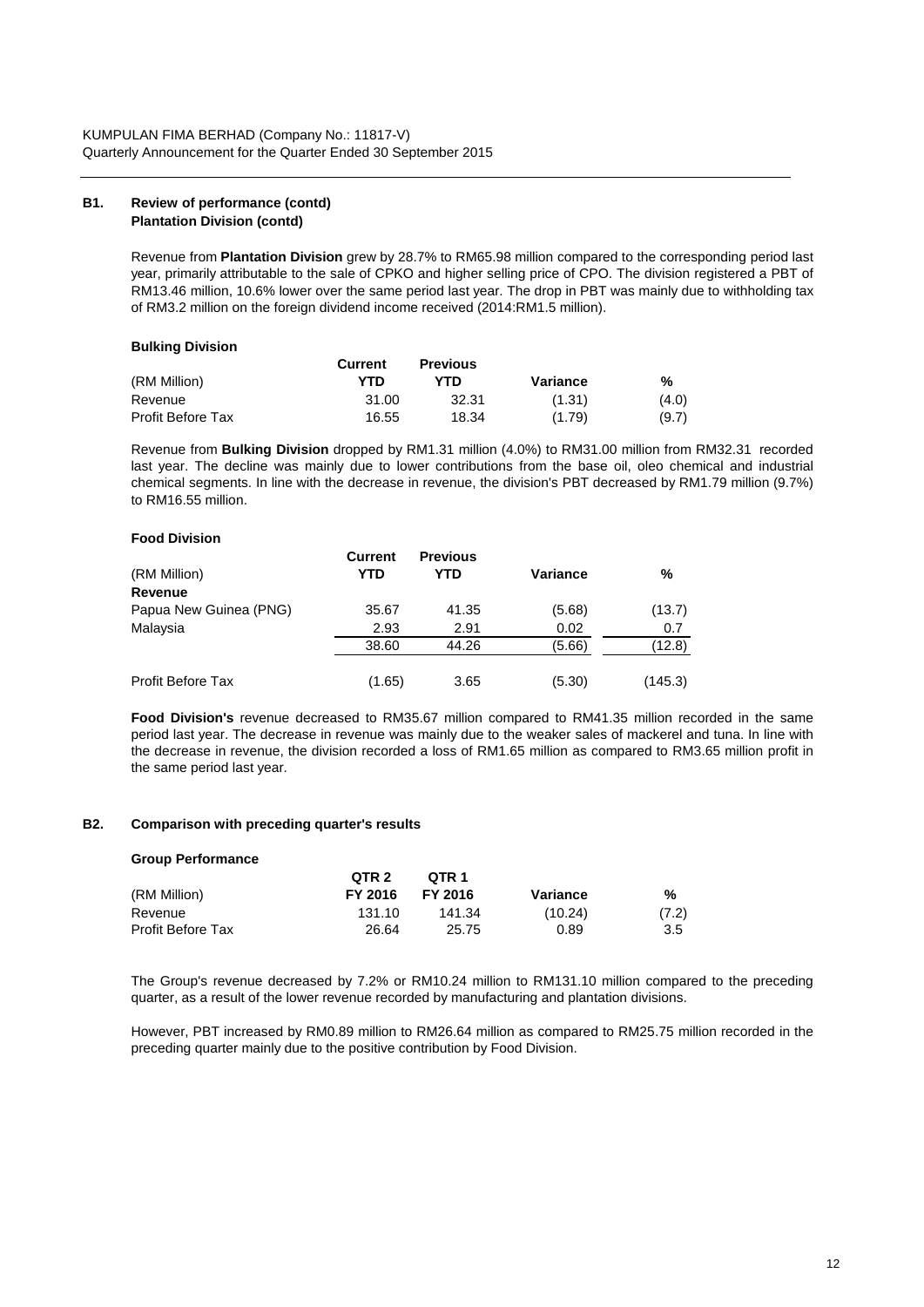## **B2. Comparison with preceding quarter's results (contd)**

The performance of each business division is as follows:

| <b>Manufacturing Division</b> |         |         |          |        |
|-------------------------------|---------|---------|----------|--------|
|                               | QTR 2   | OTR 1   |          |        |
| (RM Million)                  | FY 2016 | FY 2016 | Variance | ℅      |
| Revenue                       | 61.89   | 72.47   | (10.58)  | (14.6) |
| <b>Profit Before Tax</b>      | 12.13   | 11.97   | 0.16     | 1.3    |

**Manufacturing Division's** revenue decreased by RM10.58 million (14.6%) in the current quarter compared to the preceding quarter. The shortfall was mainly due to lower sales volume in certain products. However, PBT improved by 1.3% over the previous quarter due to favourable sales mix.

| <b>Plantation Division</b>     |                  |                  |          |        |
|--------------------------------|------------------|------------------|----------|--------|
|                                | QTR <sub>2</sub> | QTR <sub>1</sub> |          |        |
| (RM Million)                   | FY 2016          | FY 2016          | Variance | %      |
| Revenue                        |                  |                  |          |        |
| Indonesia                      |                  |                  |          |        |
| - CPO                          | 22.78            | 31.62            | (8.84)   | (28.0) |
| - CPKO                         | 3.12             | 3.36             | (0.24)   | (7.1)  |
| Malaysia                       |                  |                  |          |        |
| - Fresh fruit bunch/Pineapple  | 2.52             | 2.57             | (0.05)   | (1.9)  |
| Total                          | 28.42            | 37.55            | (9.13)   | (24.3) |
| <b>Profit Before Tax</b>       | 4.33             | 9.13             | (4.80)   | (52.6) |
| <b>Sales Quantity (mt)</b>     |                  |                  |          |        |
| <b>CPO</b>                     | 10,001           | 14,429           | (4, 428) | (30.7) |
| <b>CPKO</b>                    | 1,100            | 1,099            | 1        | 0.1    |
| Average net CIF selling price, |                  |                  |          |        |
| net of duty (RM)               |                  |                  |          |        |
| <b>CPO</b>                     | 2,277            | 2,191            | 86       | 3.9    |
| <b>CPKO</b>                    | 2,647            | 3,056            | (409)    |        |

**Plantation Division's** revenue for the quarter under review of RM28.42 million was RM9.13 million lower than the preceding quarter due to lower sales volume of CPO and lower selling price of CPKO mitigated by higher selling price of CPO. PBT decreased by RM4.80 million compared to the preceding quarter mainly due to RM3.2 million withholding tax on foreign dividend income.

| <b>Bulking Division</b>  |         |         |          |     |
|--------------------------|---------|---------|----------|-----|
|                          | QTR 2   | OTR 1   |          |     |
| (RM Million)             | FY 2016 | FY 2015 | Variance | %   |
| Revenue                  | 15.74   | 15.26   | 0.48     | 3.2 |
| <b>Profit Before Tax</b> | 8.56    | 7.98    | 0.58     | 7.2 |

Revenue from **Bulking Division** of RM15.74 million was 3.2% higher than the preceding quarter. The increase in results was due to higher volumes of edible oil being handled. In line with the increase in revenue, PBT grew 7.2% to RM8.56 million over the preceeding quarter.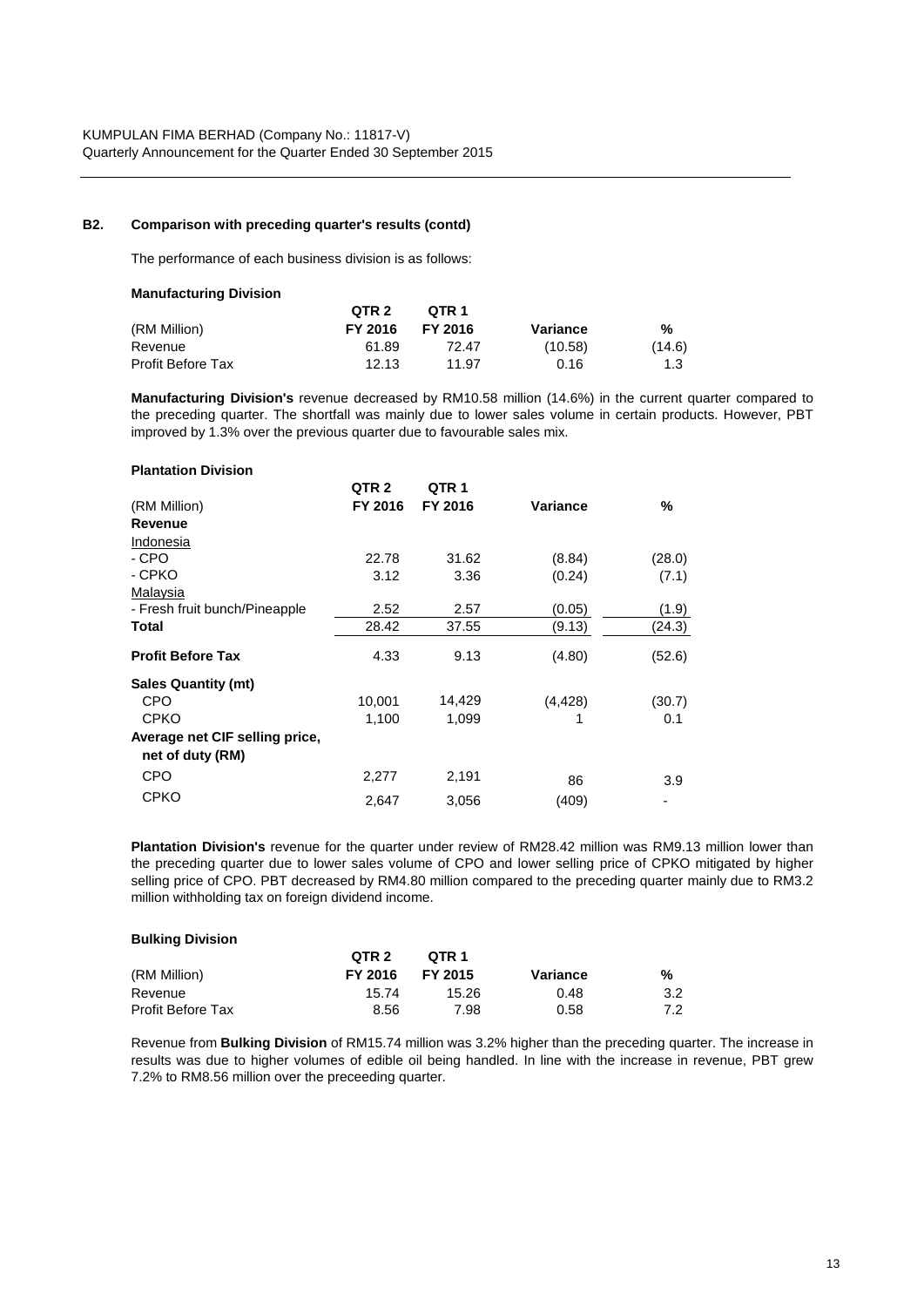# **B2. Comparison with preceding quarter's results (contd)**

| <b>Food Division</b>     |                  |                  |                 |        |
|--------------------------|------------------|------------------|-----------------|--------|
|                          | QTR <sub>2</sub> | QTR <sub>1</sub> |                 |        |
| (RM Million)             | FY 2016          | FY 2015          | <b>Variance</b> | %      |
| Revenue                  |                  |                  |                 |        |
| <b>PNG</b>               | 22.45            | 13.22            | 9.23            | 69.8   |
| Malaysia                 | 1.29             | 1.64             | (0.35)          | (21.3) |
|                          | 23.74            | 14.86            | 8.88            | 59.8   |
| <b>Profit Before Tax</b> | 1.69             | (3.34)           | 5.03            | 150.5  |

Revenue from **Food Division** increased by RM8.88 million (59.8%) to RM23.74 million as compared to the preceding quarter due to higher sales volume of mackerel and tuna. The division registered PBT of RM1.69 million during the quarter.

### **B3. Prospects**

The Directors expect the performance of the Group to be challenging for the remaining period of the year. The prospect of each business division for the remaining period of the financial year is as follows:

The **Manufacturing Division's** outlook for the next financial year continues to remain satisfactory.

The prospects for **Plantation Division** is very much dependent on global commodity prices. The industry continues to face challenges such as changing weather condition and seasonal crop production. Notwithstanding this, the outlook of this segment remains positive.

**Bulking Division.** The prospects for the remaining period are expected to remain challenging. The demand for storage of Edible oil products and the Malaysia Derivatives Exchange's (MDEX) Edible Oil tender is anticipated to increase whilst transhipment businesses is expected to remain low. This arises from the levy imposed by the Indonesian Goverment on all edible oil exports . The storage utilisation rate is expected to be challenging for the remaining period of year. The division is looking to secure more long term contracts with customers and handling higher margin products.

**Food Division** faces tough challenges ahead particularly in Papua New Guinea where the division's main operation is located, amidst challenging market competition from the onslaught of cheaper imported products, currency fluctuation, and current global uncertainty. The division will continue its focus on productivity, margin improvements and cost control.

#### **B4. Explanatory notes on variances with profit forecasts or profit guarantees**

The Group did not issue any profit forecast and/or profit guarantee to the public.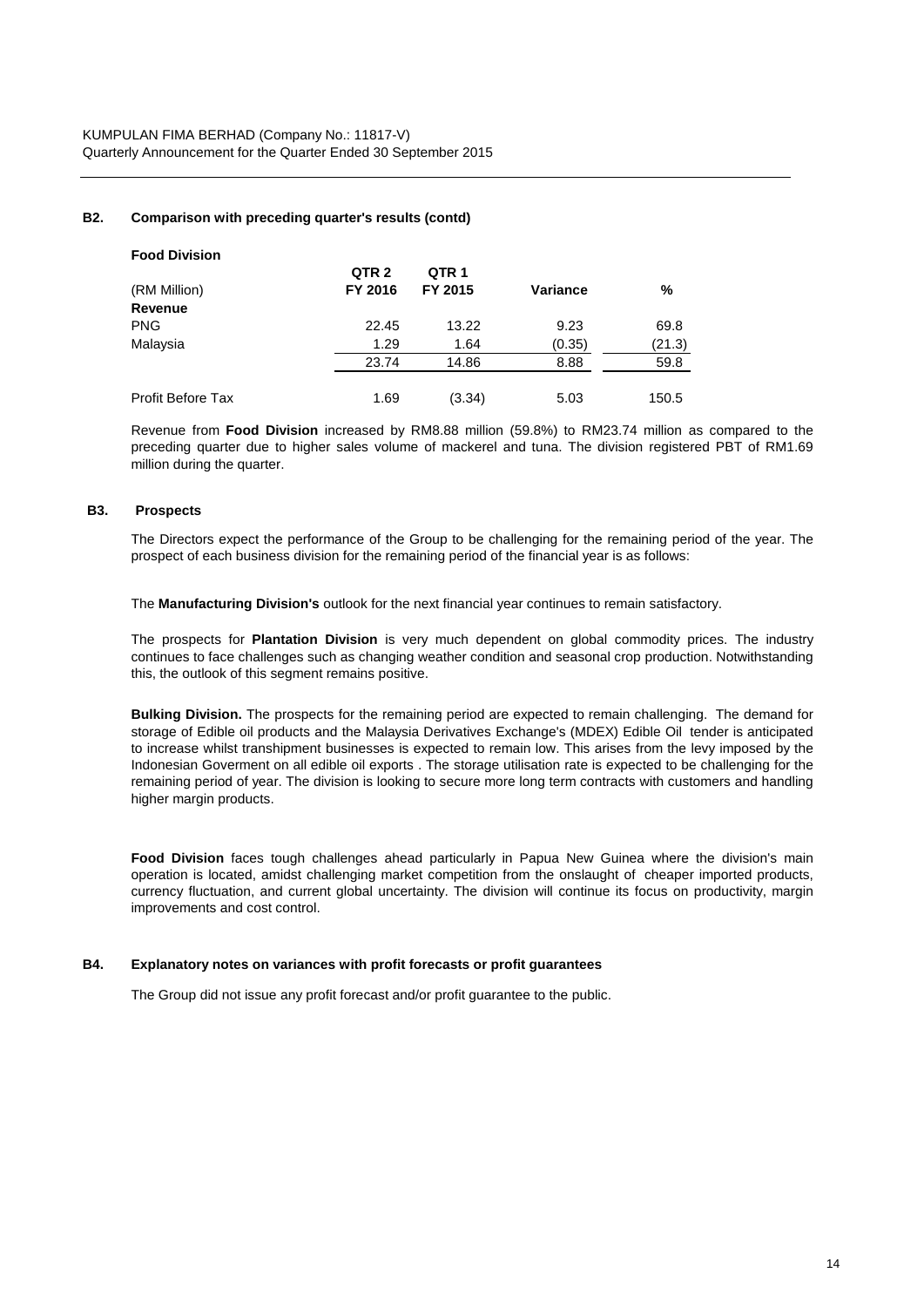## **B5. Taxation**

Taxation comprises the following:

|                  |               | <b>Individual Quarter</b> |               | <b>Cumulative Quarter</b> |
|------------------|---------------|---------------------------|---------------|---------------------------|
|                  |               | Current Preceding Year    |               | Current Preceding Year    |
|                  | Year          | Corresponding             |               | Year Corresponding        |
|                  | Quarter       | Quarter                   | To Date       | Period                    |
|                  | 30-09-2015    | 30-09-2014                | 30-09-2015    | 30-09-2014                |
|                  | <b>RM'000</b> | <b>RM'000</b>             | <b>RM'000</b> | <b>RM'000</b>             |
| Current taxation | 7.167         | 7,383                     | 14.499        | 14,628                    |

The effective tax rate on Group's profit to date is higher than the statutory tax rate mainly due certain expenses disallowed for taxation purposes and no group relief.

#### **B6. Profits/(losses) on sale of unquoted investments and/or properties**

There were no sale of unquoted investments and/or properties during the current quarter.

#### **B7. Purchase or disposal of quoted securities**

There were no purchase or disposal of quoted securities during the current quarter.

#### **B8. Corporate proposals**

There were no corporate proposals announced but not completed at the date of this report.

On 14 September 2015, wholly-owned subsidiary of Fima Corporation Berhad, FCB Plantation Holdings Sdn Bhd ("FCBPH") had accepted a letter of offer from Ahmad Faizel bin Abdul Karim and Farah Deba binti Omar (collectively referred to "Vendors") for the acquisition of 140,000 ordinary shares of RM1.00 each in R.N.E. Plantation Sdn Bhd ("R.N.E. Plantation"), representing 70% of the total issued and paid up share capital of R.N.E. Plantation for a total purchase consideration of RM4.2 million ("Proposed Transaction").

R.N.E. Plantation has been granted a lease by PKEINPk Sdn Bhd over a parcel of land, measuring approximately 2,000 hectares, deemed suitable for oil palm cultivation, situated in Mukim Sungai Siput, Daerah Kuala Kangsar, Negeri Perak Darul Ridzuan for a term of 60 years with an option to renew for a further period of 30 years as set out in the agreement to lease dated 13 February 2015.

On 9 November 2015, FCBPH and the Vendors had entered into a Share Sale Agreement for the Proposed Transaction which is conditional upon the fulfilment of the following matters:

- (a) FCBPH being satisfied with the results of the due diligence review to be conducted by FCBPH; and
- (b) the consent and/or approval of the relevant authority and/or third party in relation to the sale and transfer of the shares from the Vendors to FCBPH.

FCBPH had received the Vendor's written confirmation dated 19 November 2015 that save for the consent from PKEINPk, there are no other consent or approval required from other relevent authority or third party in relation to the share sale.

On 25 November 2015, the Company announced that all conditions precedent pertaining to the Proposed Transaction have been fulfilled.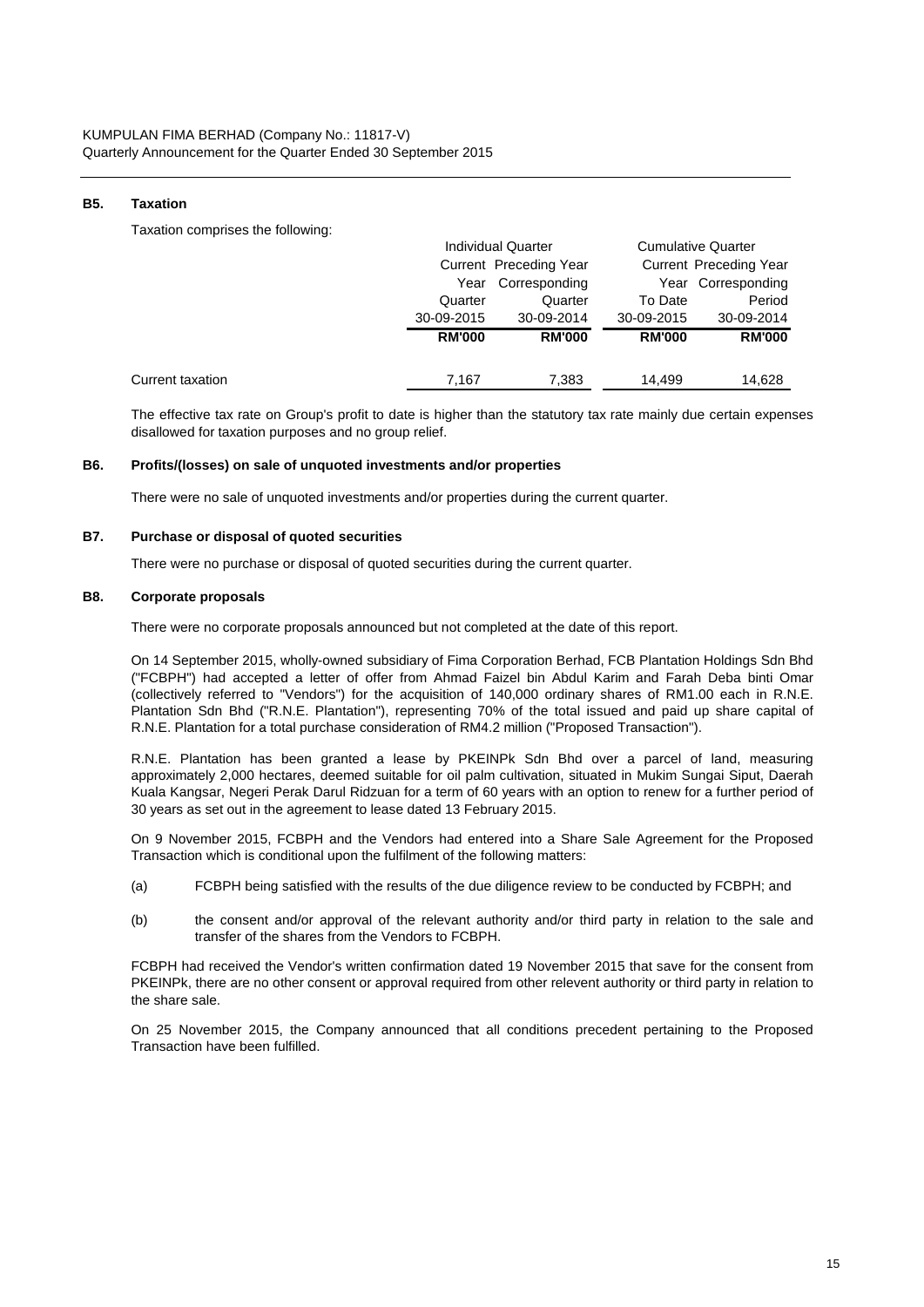KUMPULAN FIMA BERHAD (Company No.: 11817-V) Quarterly Announcement for the Quarter Ended 30 September 2015

#### **B9. Borrowings and debt securities**

|                                   | As at                       | As at                       |
|-----------------------------------|-----------------------------|-----------------------------|
|                                   | 30-09-2015<br><b>RM'000</b> | 31-03-2015<br><b>RM'000</b> |
| Secured:                          |                             |                             |
| <b>Non-current</b>                |                             |                             |
| *Obligations under finance leases | 6,307                       | 5,585                       |
| <b>Current</b>                    |                             |                             |
| Bankers' acceptance               | 13,117                      | 5,944                       |
|                                   | 19.424                      | 11.529                      |

\* The obligations under finance leases are in respect of the following land lease:

(i) A 99 year land lease granted to subsidiary, Gabungan Warisan Sdn. Bhd. to develop approximately 249.8 ha of land in Kuala Krai, Kelantan Darul Naim. The lease expires on 2 July 2112.

(ii) Sub-leases granted to subsidiaries, Taka Worldwide Trading Sdn. Bhd. and Etika Gangsa Sdn. Bhd. over 2 parcels of land measuring approximately 404.6 ha, deemed suitable for oil palm cultivation, situated in Mukim Relai, Daerah Jajahan Gua Musang, Kelantan for a term of 66 years expiring 5 March 2075, with an option to renew for a further period of 33 years.

#### **B10. Realised/unrealised profits/losses**

|                                                                         | As at                       | As at                       |
|-------------------------------------------------------------------------|-----------------------------|-----------------------------|
|                                                                         | 30-09-2015<br><b>RM'000</b> | 31-03-2015<br><b>RM'000</b> |
| Total retained profits of Kumpulan Fima Berhad<br>and its subsidiaries: |                             |                             |
| - Realised                                                              | 356,687                     | 299.418                     |
| - Unrealised                                                            | (60,681)                    | (36,137)                    |
|                                                                         | 296,006                     | 263,281                     |
| Total share of retained profits from<br>associated companies:           |                             |                             |
| - Realised                                                              | 40,918                      | 36,644                      |
| - Unrealised                                                            | (3.344)                     | (2,988)                     |
|                                                                         | 37,574                      | 33,656                      |
| Consolidation adjustments                                               | (57, 728)                   | (21, 735)                   |
| Total group retained profits as per consolidated accounts               | 275,852                     | 275,202                     |

## **B11. Changes in material litigations**

Pending material litigation since preceeding quarter is as follows:

Following the termination of the Tenancy Agreement by Malaysia Airports Holding Berhad ("MAHB") on 11 May 2000, a subsidiary, Fima Corporation Berhad ("FimaCorp"), as the Principal Tenant issued a termination notice dated 15 May 2000 to all its respective sub-tenants at Airtel Complex, Subang.

Pursuant to the above, on 28 September 2001, FimaCorp was served a Writ of Summons dated 9 August 2001 from a tenant ("Plaintiff") claiming for a compensation sum of approximately RM2.12 million being the renovation costs and general damages arising from the early termination of the Tenancy Agreement at Airtel Complex, in Subang. The Board of FimaCorp had sought the advice of the solicitors and was of the opinion that there should be no compensation payable to the Plaintiff as the demised premises was acquired by a relevant authority, MAHB, which was provided in the Tenancy Agreement between FimaCorp and the Plaintiff.